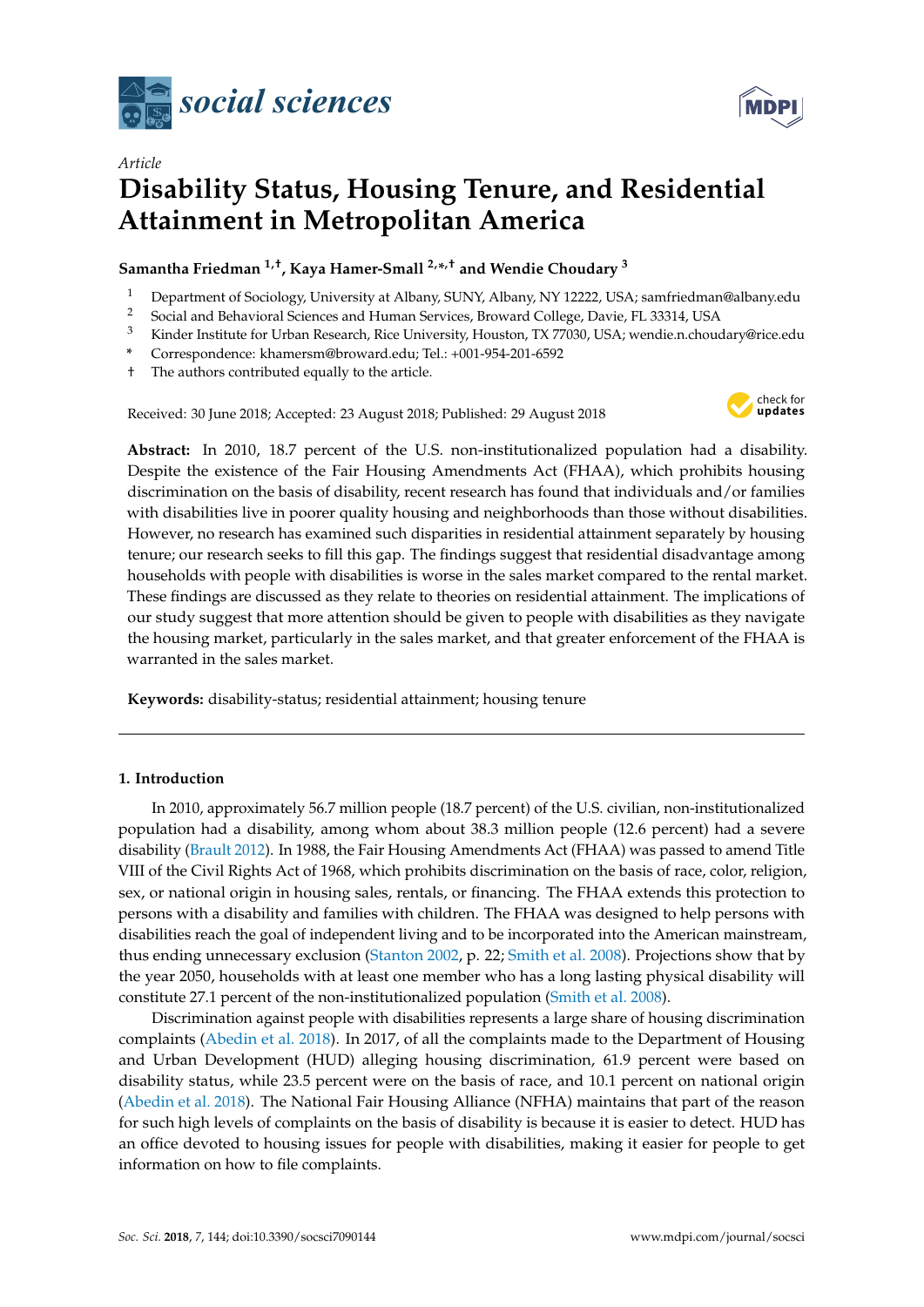The large number of complaints on the basis of disability raises the question of whether the presence of people with disabilities in households adversely affects their residential attainment relative to households without people with disabilities. There is a small but growing literature that addresses this issue. [Hoffman and Livermore](#page-16-1) [\(2012\)](#page-16-1) and [Newman](#page-16-2) [\(2003\)](#page-16-2) find that individuals and/or families with disabilities live in housing of poorer quality (i.e., smaller, older, greater maintenance deficiencies) compared to households without people with disabilities. Moreover, [White et al.](#page-17-2) [\(1994\)](#page-17-2) found that households with people with disabilities are more likely to carry severe housing cost burdens than households without people with disabilities. In addition, households with at least one disabled person tend to rate their neighborhoods lower, report fewer neighborhood benefits, and more frequent neighborhood problems compared to households without people with disabilities [\(Newman](#page-16-2) [2003;](#page-16-2) [Smith et al.](#page-17-1) [2008;](#page-17-1) [Hoffman and Livermore](#page-16-1) [2012\)](#page-16-1).

However, no research has examined disability status disparities in residential attainment separately by housing tenure. According to [NFHA](#page-17-3) [\(2013,](#page-17-3) [2014\)](#page-17-4), enforcement of the Fair Housing Act is lower in the sales market relative to the rental market. Testing and detecting discrimination against people with disabilities is easier in the rental market, because denial of reasonable accommodation is apparent, and buildings covered by the FHA that are inaccessible are obvious to detect [\(NFHA](#page-17-4) [2014\)](#page-17-4). Additionally, in the rental market, "interactions are quick and rental rates are usually advertised," making the detection of discrimination more straightforward [\(NFHA](#page-17-3) [2013,](#page-17-3) p. 20).

This raises the question of whether the poorer housing and neighborhood quality found in previous research is more prevalent in the sales market, where enforcement is more difficult, compared to the rental market. The residential disparities between individuals with or without a disability may be further exacerbated when considering homeownership, due to it being an indicator of wealth [\(Conley](#page-16-3) [1999;](#page-16-3) [Oliver and Shapiro](#page-17-5) [1995;](#page-17-5) [Hoffman and Livermore](#page-16-1) [2012\)](#page-16-1). Therefore, it is important to fill this gap in the literature by examining the role of housing tenure in residential disparities by disability status. Using data from the 2009 national panel of the American Housing Survey (AHS), our paper seeks to address the limitations of previous research and answer three main questions: (1) Does the disability status of householders matter in shaping their neighborhood and housing quality for renters and owners? (2) Controlling for relevant socioeconomic and demographic characteristics, to what extent does disability status shape the residential attainment of owners and renters? and (3) With respect to the latter, is the impact of disability status similar or different by household housing tenure? This research is the first of its kind to address these questions. The 2009 national AHS data are the best suited to this analysis because, in the 2011 panel, the AHS removed the neighborhood characteristics, and in the 2013 panel, they only asked the neighborhood questions for half of the sample [\(AHS](#page-15-1) [2012\)](#page-15-1).

#### **2. Theory and Background**

To our knowledge, no theoretical discussion exists regarding how disability status shapes residential attainment, despite the fact that the population with one or more disabilities is a growing minority population in American society. To explain the variation in housing and neighborhood quality by housing tenure and disability status, we begin with the spatial assimilation model [\(Alba and Logan](#page-15-2) [1991,](#page-15-2) [1993;](#page-15-3) [Massey](#page-16-4) [1985;](#page-16-4) [Alba and Nee](#page-15-4) [2003;](#page-15-4) [Logan and Alba](#page-16-5) [1993;](#page-16-5) [Lee et al.](#page-16-6) [2008;](#page-16-6) [Iceland and Scopilliti](#page-16-7) [2008\)](#page-16-7), and also use a discrimination model. According to the spatial assimilation model, socioeconomic status determines the residential distribution of households across neighborhoods. The theory of spatial assimilation argues that the socioeconomic advancement for minority populations leads to residential integration within mainstream society [\(Massey](#page-16-4) [1985\)](#page-16-4). Several factors associated with social and economic well-being, such as health, quality of education, access to employment, crime exposure, and social prestige, are determined by residential location [\(Ellen et al.](#page-16-8) [2001;](#page-16-8) [Baum et al.](#page-16-9) [2016\)](#page-16-9). Thus, as SES increases, these minority populations attempt to transfer their socioeconomic advancements into a higher spatial position, implying assimilation with majority members.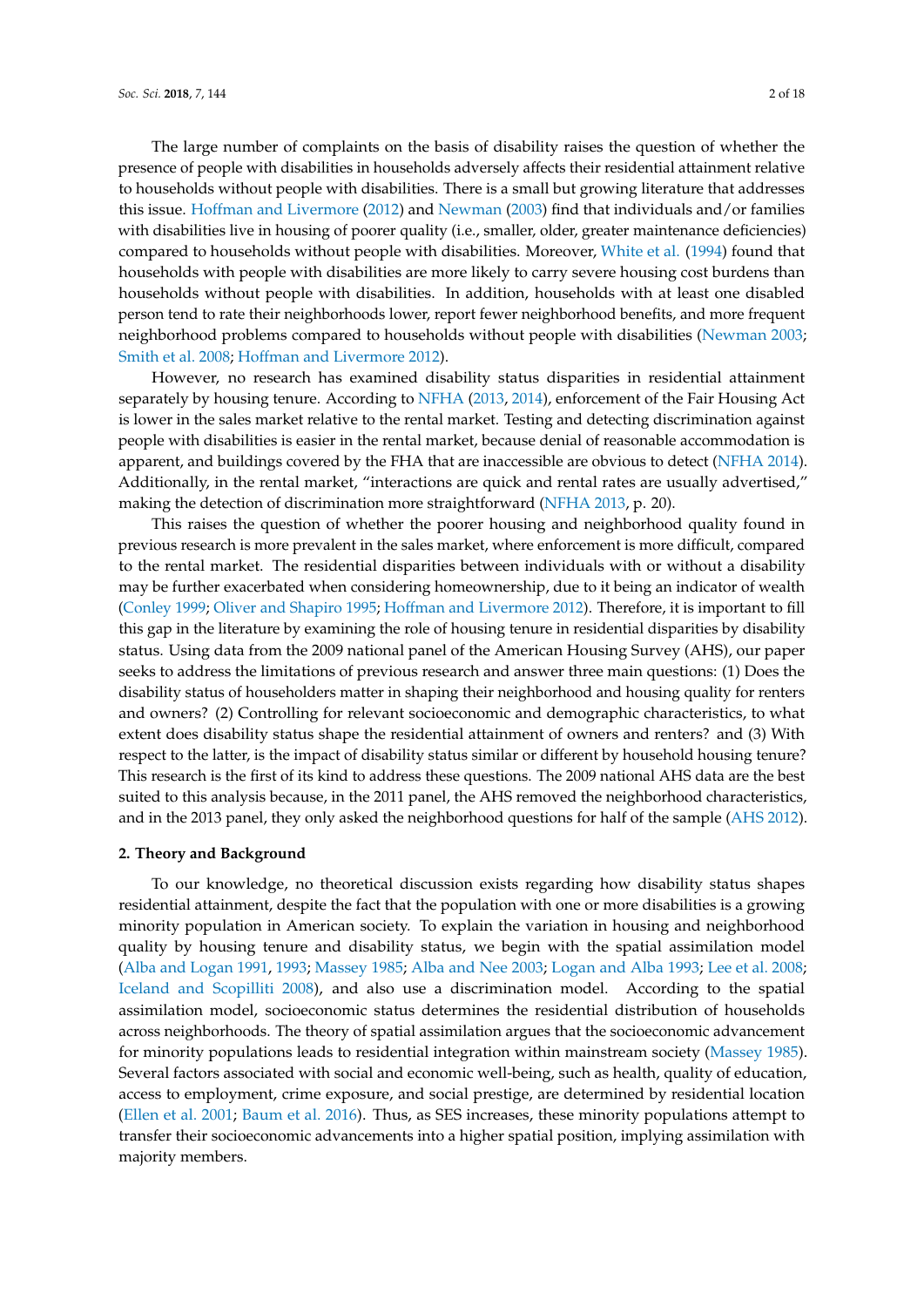For this research, the spatial assimilation model will be used to explain variation in housing and neighborhood outcomes of households with people with disabilities and households without people with disabilities (i.e., the majority group) among owners and renters. In this case, the model maintains that the gap in residential attainment between households with and without people with disabilities is attributable to the differences that exist in their levels of socioeconomic attainment, whether they are owners or renters.

While the spatial assimilation model characterizes variation in household residential attainment mostly as a function of differences in their socioeconomic status, the role of demographics, particularly aging, also need to be considered when focusing on variation between households with and without people with disabilities. Older households are generally more likely to be owners, and are also more likely to experience disabilities [\(Smith et al.](#page-17-1) [2008\)](#page-17-1). In 2014, 60.5 percent of adults aged 65 and older reported having at least one basic actions difficulty or complex activity limitation (Health, United States, 2015). Based on the American Housing Survey National Tables (2009), of the 23.1 million households headed by older persons in 2009, 80 percent were owners and 20 percent were renters [\(AoA](#page-16-10) [2011,](#page-16-10) p. 12). Thus, part of the residential inequality that exists between owner households with and without people with disabilities may be attributable to the fact that older people with disabilities are more likely to live in older constructed housing units that need more home maintenance and repairs, and they live in physically distressed neighborhoods that they are less likely to relocate from [\(Golant](#page-16-11) [2008;](#page-16-11) [Newman](#page-16-2) [2003\)](#page-16-2).

Using a discrimination model, we can analyze the role of discrimination in determining the residential attainment of households by disability status and housing tenure. We know from [Hemingway](#page-16-12) [\(2010,](#page-16-12) [2011\)](#page-16-13) that people with disabilities are especially likely to face housing discrimination and barriers to securing affordable, accessible housing. Based on the discrimination model, structural and inter-personal discrimination experienced by households with people with disabilities contributes to an unequal pattern of access to advantaged areas and housing. The large number of complaints alleging housing discrimination that were identified at the outset of the paper and the lack of effort on the part of providers to accommodate households with people with a disability highlights that households with people with disabilities are more affected by discrimination than households without people with disabilities.

Similar to the place stratification model used to explain racial and ethnic inequality in residential attainment [\(Logan and Molotch](#page-16-14) [1987;](#page-16-14) [Massey and Denton](#page-16-15) [1993\)](#page-16-15), the discrimination model offers an alternative view to the spatial assimilation model in characterizing the variation in residential quality between households with and without people with disabilities, focusing more on structural factors and less on variation in individual factors. The model maintains that despite having the income to purchase or rent a home, households with people with disabilities face discrimination based on their disability status that constrains their housing options, relative to households without people with disabilities. Thus, the tenets of the model suggest that household income is not the sole determinant of residential attainment. Findings from previous research confirm that disability status remains statistically significant after controlling for income and other measures of socioeconomic status, suggesting that these factors do not account entirely for the residential disadvantages faced by households with people with disabilities [\(Hoffman and Livermore](#page-16-1) [2012\)](#page-16-1). There are likely to be structural barriers in place.

There are reasons to believe that the disability status residential disadvantage differs between renters and owners. Among renters, regulations among the housing laws, including those under the FHAA, all stipulate that existing facilities must enhance access and require that landlords allow tenants to make "reasonable accommodations" to their housing units to make them usable [\(Froehlich-Grobe et al.](#page-16-16) [2008\)](#page-16-16). There is a lack of enforcement and non-compliance of the FHAA; studies have found that the vast majority of multi-family complexes (rental properties) do not comply with the FHAA's accessibility requirements, and that there exists an overall unmet need for housing modifications [\(Turner et al.](#page-17-6) [2005;](#page-17-6) [Levy et al.](#page-16-17) [2015;](#page-16-17) [Newman](#page-16-2) [2003;](#page-16-2) [Chan and Ellen](#page-16-18) [2016\)](#page-16-18).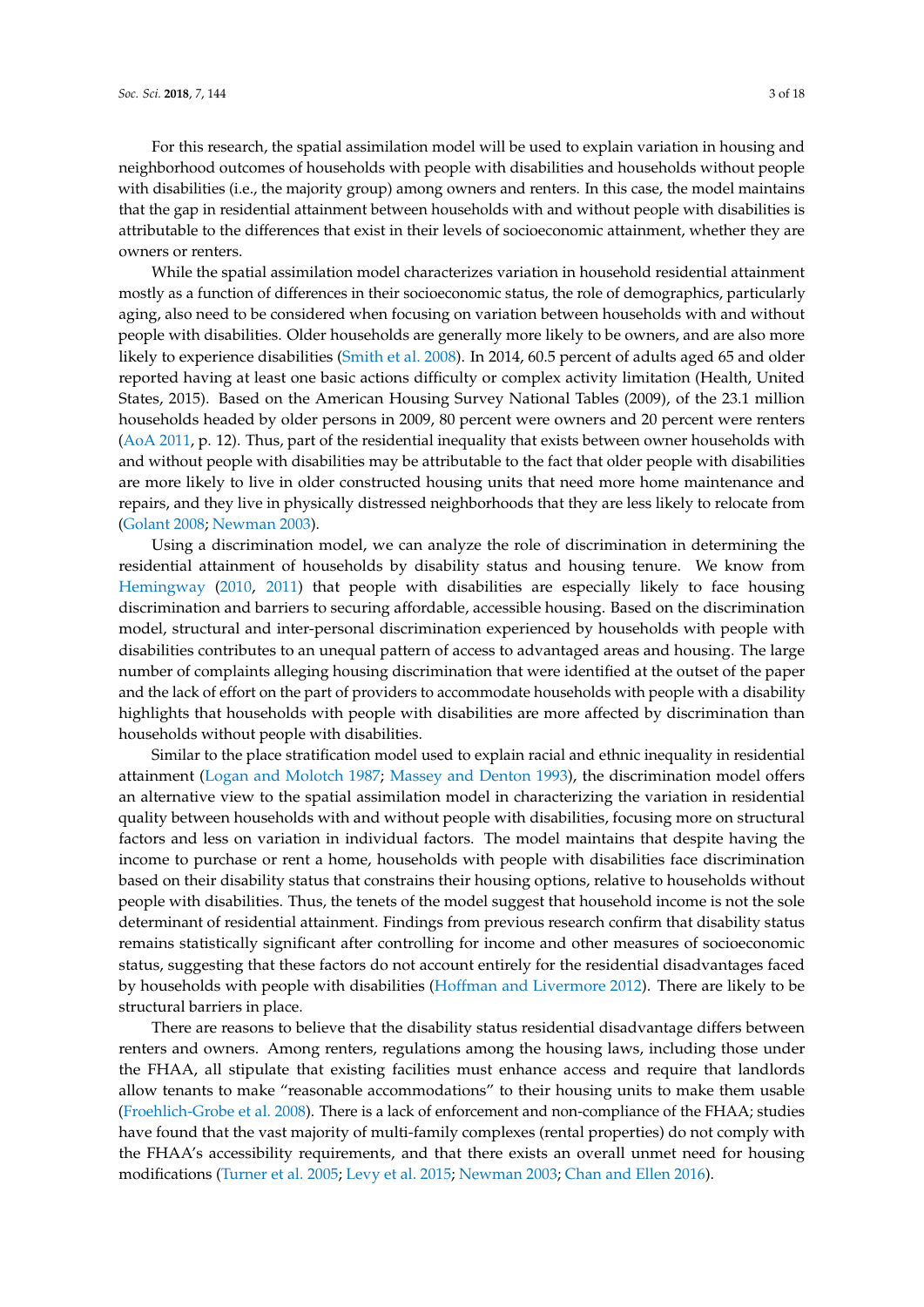Discrimination in the design and construction process can contradict the intended benefits for households with people with disabilities. For example, in 2012, the U.S. Department of Justice (DOJ) settled a case with JPI Construction L.P. and other JPI entities where they alleged that JPI discriminated against people with disabilities in the design and construction of 210 multi-family units [\(NFHA](#page-17-3) [2013\)](#page-17-3). This particular case received a lot of attention because JPI was required to pay \$10 million into a fund that will retrofit these properties to make them compliant with the FHAA. This is the largest fund ever created by the DOJ. However, this is not the first time that a settlement has been made based upon these allegations.

Homeowners with disabilities are expected to have achieved upward social mobility by achieving homeownership status, but this does not automatically mean their housing conditions will be better. Homeowners with disabilities bear the costs of modifications themselves [\(Froehlich-Grobe et al.](#page-16-16) [2008\)](#page-16-16). They are less likely to spend money on routine maintenance, and their homes are less likely to contain dwelling modifications [\(Golant](#page-16-11) [2008,](#page-16-11) p. 5). Renters, on the other hand, have a better chance of moving into a modified multi-family unit or having a discrimination claim investigated and enforced [\(Pynoos and Nishita](#page-17-7) [2003\)](#page-17-7).

Additionally, owners with a disability can face discrimination in financing that may contribute to their poorer residential quality, relative to owners without a disability. Such discrimination is not a problem in the rental market. According to [NFHA](#page-17-3) [\(2013,](#page-17-3) p. 32), in 2012, the "DOJ settled a case with Bank of America in which it alleged the lender engaged in patterns or practices that violated the Fair Housing Act by discriminating against people on the basis of disability, and the Equal Credit Opportunity Act (ECOA) by treating public assistance recipients differently in the underwriting process." In this case, three separate home seekers who were trying to obtain housing were asked to provide documentation of any Social Security Disability Insurance (SSDI) they had received, in violation of the FHA and ECOA. This is one of the first major cases enforcing these laws in the owner market. It is likely that this type of discrimination is widespread, but it is harder to enforce, relative to the discrimination that occurs in the rental market. Among homeowners, the potential inaccessibility to credit would no doubt contribute to the residential disadvantages faced by households with people with disabilities compared to households without people with disabilities.

#### **3. Hypotheses**

The preceding theoretical discussion suggests a number of hypotheses in characterizing the impact of disability status on residential disadvantages experienced by renters and owners. Under the spatial assimilation model, it is expected that households with people with disabilities will be disadvantaged in their housing and neighborhood conditions. However, after controlling for socioeconomic status, demographic factors, such as age, and other relevant variables, it is expected that the residential disadvantages experienced by households with people with disabilities will decrease in magnitude or diminish. There is a possibility, however, that such characteristics may not fully attenuate the disability status residential disparities present among owners. Simply controlling for age and income differences between owners with and without disabilities may not be enough to capture the fact that older owners may have a harder time maintaining their homes, and therefore, are living in poorer quality homes and neighborhoods than homeowners without disabilities. Research has shown that older people with higher incomes are less likely to move from distressed neighborhoods, and when they do exit, they move to similarly distressed neighborhoods [\(Burkhauser et al.](#page-16-19) [1995;](#page-16-19) [Golant](#page-16-11) [2008\)](#page-16-11). Older owners are also less likely to spend money on routine maintenance and more likely to live in housing built during or prior to 1970, which will demand more upkeep over time [\(AoA](#page-16-10) [2011;](#page-16-10) [Golant](#page-16-11) [2008\)](#page-16-11). If such factors are not accounted for, the disability status disadvantage that persists may be a function of these factors.

The discrimination model maintains that the residential disadvantages faced by households with people with disabilities are attributable to the housing discrimination that they face, which constrain their residential options and relegate them to poorer quality housing and neighborhoods. Thus, such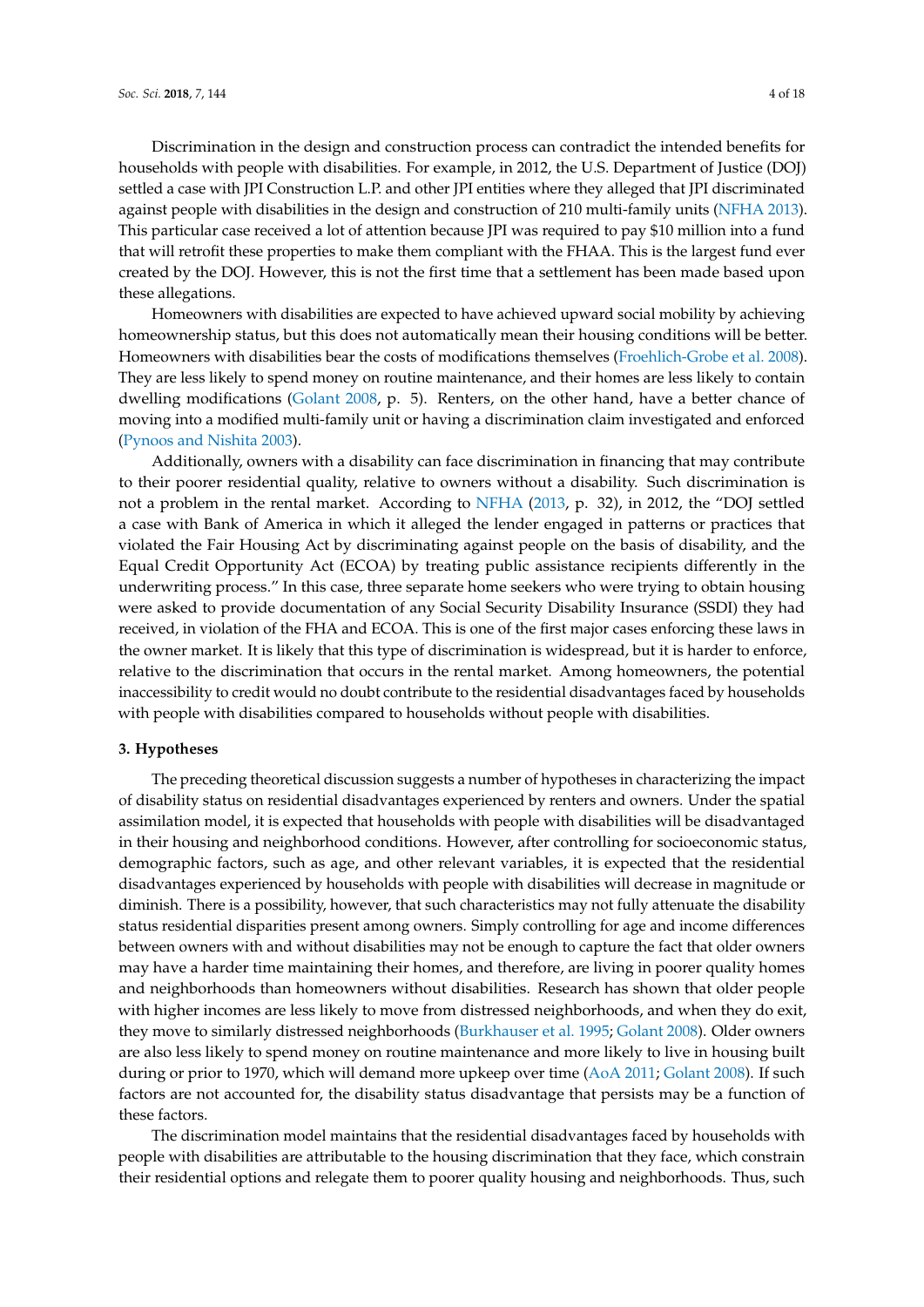disparities will remain even after controlling for differences between households with and without people with disabilities in socioeconomic status, demographic factors, and other relevant characteristics. The preceding review of the literature suggests that renters may face slightly less disparities because enforcement of fair housing laws is greater in the rental market than in the sales market, although there is growing interest in the latter.

## **4. Data and Methods**

#### *4.1. Data*

The 2009 AHS data are well suited for our bivariate and multivariate analyses of the housing and neighborhood outcomes of households with and without people with disabilities by housing tenure. These data come from a longitudinal, representative sample of approximately 620,000 housing units located throughout the United States that are surveyed bi- annually. The sample is spread over 394 primary sampling units that represent 878 U.S. counties and independent cities in all 50 states and the District of Columbia [\(U.S. Census Bureau](#page-17-8) [2011\)](#page-17-8). Since 1985, the Census Bureau has interviewed the current sample of housing units, and in the 2009 panel, there was an unweighted response rate of 89% [\(U.S. Census Bureau](#page-17-8) [2011\)](#page-17-8). The sample was picked randomly via systematic sampling so that every unit had a 0.05 percent chance of being in the sample [\(U.S. Census Bureau](#page-17-8) [2011\)](#page-17-8). Between April and September of 2009, census enumerators collected the data by telephone or via in-person visits using a laptop survey instrument [\(U.S. Census Bureau](#page-17-8) [2011\)](#page-17-8). Enumerators interviewed one person in each household that was at least 16 years of age, usually lived in the residence, and was knowledgeable about the characteristics of the house [\(U.S. Census Bureau](#page-17-8) [2011\)](#page-17-8). Sampling weights (scaled down to maintain unweighted cell sizes) are used in all bivariate and multivariate analyses to correct for sampling design effects and potential undercoverage.

In 2009, the AHS included questions to determine the disability status of household members, which had not been present on the AHS since supplemental questions were present in the 1978 and 1995 panels [\(U.S. Census Bureau](#page-17-8) [2011\)](#page-17-8). Because the AHS contains many questions on housing and neighborhood quality and housing tenure, the addition of the disability questions make the data ideal for our study. Indeed, no other dataset, to our knowledge, facilitates the ability to study this topic. While the 2009 data are a bit dated, they are the only panel of the AHS that asks all of the households in the AHS sample about the householder's disability status and about the quality of their neighborhoods.

Table [A1](#page-15-5) shows the characteristics of renters and owners combined in our analytical sample. It should be noted that the 2009 AHS has been compared to the 2009 American Community Survey (ACS), and has been found to underestimate the percent of households with persons with disabilities, which is thought to be due to (1) the fact that the ACS is a mail back questionnaire that affords more privacy to people answering it as compared to the AHS, which is a done by telephone or via an in-person visit; and (2) that the ACS asks about the characteristics about all of the people in the household via a roster, while the AHS only asks about other persons if the respondent answers affirmatively that there is someone in the household with a disability [\(Eggers and Moumen](#page-16-20) [2011\)](#page-16-20). The data for the racial and ethnic composition and housing tenure match very closely to the data from the demographic and housing profiles available for the 2010 ACS via American Factfinder.

#### *4.2. Methods*

To measure our central dependent variables, we examine a given household's neighborhood conditions, residence in suburbs, and housing adequacy. Specifically, we use responses to questions asking about the presence of the following conditions within a half block of the building: abandoned buildings; buildings with bars on the windows; trash, litter, or junk in the streets, roads, empty lots or on any properties; and lack of nearby open spaces, such as parks, woods, farms, or ranches. We also use data from a question asking householders if crime was present in the neighborhood. However,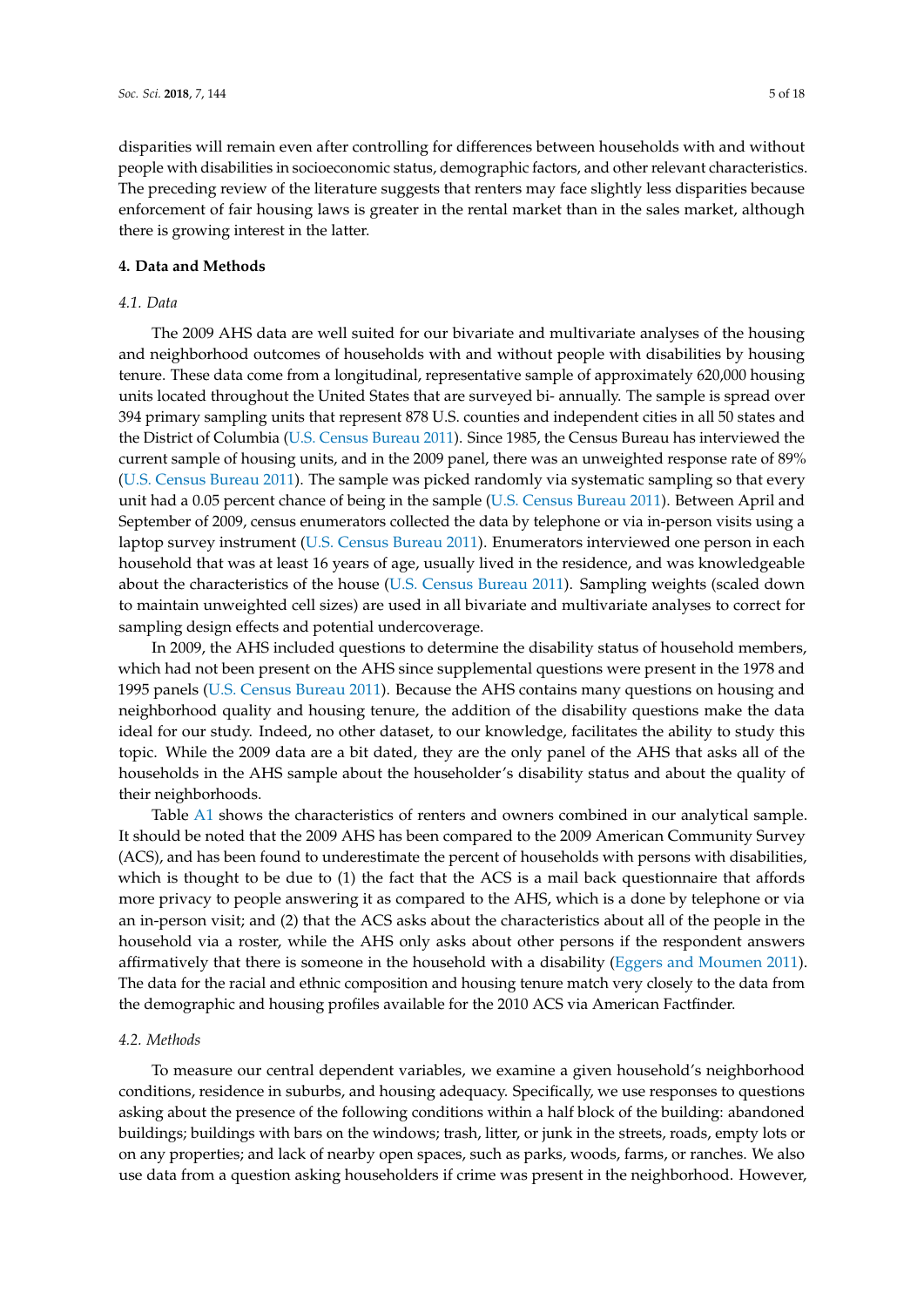the question does not restrict householders to considering crime within a half block of the building. We analyze whether the household lives in the suburbs, and a measure of housing adequacy gauging whether the unit is moderately or severely inadequate, relative to being adequate.

Our key independent variables gauge the disability status of the household. We use two main independent variables. One is a summary variable, which measures whether households contain at least one person who has at least one of the six types of disabilities included in the AHS: (1) hearing; (2) vision; (3) mental; (4) physical (walking or climbing stairs), which we denote as ambulatory; (5) self-care; and (6) go outside-home. The second main independent variable, used in a separate set of analyses, just focuses on whether households have at least one person with a physical or ambulatory disability (i.e., trouble walking or climbing stairs). We focus specifically on this latter variable because the subject of many housing discrimination complaints is the housing provider's inability to modify housing to accommodate people's physical limitations.

Similar to previous research (e.g., [Alba and Logan](#page-15-2) [1991,](#page-15-2) [1993;](#page-15-3) [Friedman and Rosenbaum](#page-16-21) [2007;](#page-16-21) [Logan and Alba](#page-16-5) [1993;](#page-16-5) [Rosenbaum and Friedman](#page-17-9) [2001\)](#page-17-9), we include a number of control variables in our multivariate analyses that measure demographic characteristics of households, their socioeconomic status, and characteristics about their unit that might explain why disability status shapes the residential attainment of renters and owners. The demographic indicators include householder's age and three dummy variables–whether a female heads the household, a married couple heads the household, and children under 18 are present. We also include an indicator of the householder's nativity status. Socioeconomic status is gauged by several variables. Education is represented by two dummy variables indicating whether the households has (1) more than a high school degree; and (2) a high school degree (with less than a high school degree forming the reference group). We control for household median income and include three other income-related dummy variables indicating whether: (1) the household receives public assistance; (2) they receive supplemental income for their disability (either through SSI or workman's compensation); and (3) they receive housing assistance. Finally, we control for the households' duration in their housing units (i.e., in years), whether the housing unit is in the suburbs (except where suburban location is a dependent variable), and the region within which the household lives.

We use two analytical datasets for this study: one for renter households and one for owner households. We drop cases with missing values on any of the aforementioned independent or dependent variables. For renters, we drop 10% of cases due to missing values; for owners we drop 6% of cases. To address our research questions, we first conduct bivariate analyses of the 2009 AHS data to identify disparities between households with and without people with disabilities in neighborhood and housing outcomes by housing tenure. As mentioned above, we define disability in two ways: (1) using the overall summary indicator of disability, and (2) using ambulatory disability status. Thus, two sets of bivariate analyses are conducted. We then compare disability status differences in demographic, socioeconomic, and unit-related characteristics for renters and owners using these two disability definitions using the proc ttest command to compute t-tests in SAS. Finally, SAS multivariate analyses are conducted to identify how disability status affects household neighborhood and housing conditions, separately among renters and owners, controlling for demographic, socioeconomic, and unit-related characteristics. We conduct two sets of analyses, with one set using an overall indicator of disability status and the other using the indicator derived on the basis of persons with ambulatory disabilities being present in the household. We use logistic regression analyses (i.e., proc logistic) to examine the association between each of these two disability indicators and our neighborhood outcomes of interest. We cannot formally test the difference in the coefficients for our disability indicators between the model for renters and for owners because these coefficients are confounded with unobserved heterogeneity [\(Allison](#page-16-22) [1999\)](#page-16-22). According to [Allison](#page-16-22) [\(1999,](#page-16-22) p. 187), "differences in the degree of residual variation across groups can produce differences in coefficients that are not indicative of true differences."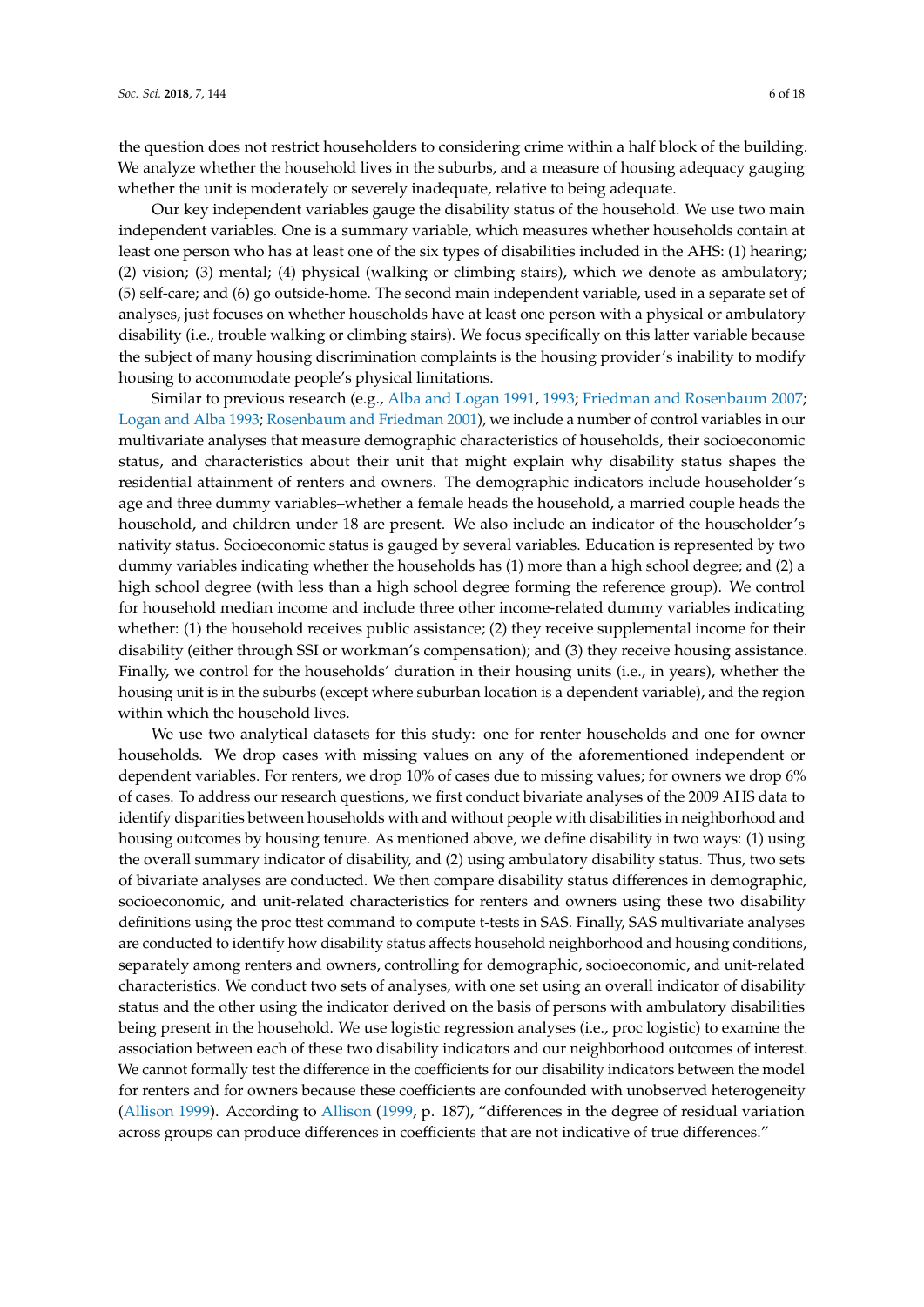#### **5. Results**

Among owners and renters, how does disability status shape household neighborhood and housing quality? Table [1](#page-6-0) addresses this question, presenting the means for our main dependent variables and focusing on comparisons between renter and owner households with and without people with disabilities defined in two ways. Our results show that there appears to be significant disability status disparities among renters and owners, but there are fewer significant disparities among the former group. More specifically, among renters, comparing columns 1 and 2 reveals that 11.46 percent of disabled, renter households report the presence of abandoned buildings in their neighborhoods, compared to 8.25 percent of non-disabled, renter households. In addition, households with people with disabilities are significantly more likely to report crime in their neighborhoods; individuals and/or families with disabilities live in moderately or severely inadequate housing compared to those without. Columns 3 and 4 reveal that restricting our definition of disability status to only consider persons with ambulatory disabilities reduces the number of disability status residential disparities. About 11.5 percent of households that have at least one person with an ambulatory disability report the presence of abandoned buildings in their neighborhoods, compared to nearly 8.5 percent of households without people with disabilities defined in this manner. However, no other significant differences exist.

<span id="page-6-0"></span>

|               | Table 1. Residential Attainment of Households with and without Disabled Persons by Housing |  |  |  |  |  |
|---------------|--------------------------------------------------------------------------------------------|--|--|--|--|--|
| Tenure, 2009. |                                                                                            |  |  |  |  |  |

|                                                                  |                   |              |                          | <b>Households (Percent)</b> |                   |              |                          |              |  |  |
|------------------------------------------------------------------|-------------------|--------------|--------------------------|-----------------------------|-------------------|--------------|--------------------------|--------------|--|--|
|                                                                  |                   |              | Renter                   |                             | Owner             |              |                          |              |  |  |
|                                                                  | Any<br>Disability | Non-Disabled | Ambulatory<br>Disability | Non-Disabled                | Any<br>Disability | Non-Disabled | Ambulatory<br>Disability | Non-Disabled |  |  |
| <b>Variables</b>                                                 | (1)               | (2)          | (3)                      | (4)                         | (5)               | (6)          | (7)                      | (8)          |  |  |
| Reference person<br>reports within 1/2<br>block of housing unit: |                   |              |                          |                             |                   |              |                          |              |  |  |
| Abandoned<br>buildings                                           | $11.46***$        | 8.25         | $11.46**$                | 8.48                        | $8.03***$         | 4.67         | $8.71***$                | 4.83         |  |  |
| Buildings with bars<br>on windows                                | 20.62             | 20.18        | 20.57                    | 20.22                       | $11.74***$        | 8.09         | 12.52 ***                | 8.25         |  |  |
| Trash or junk                                                    | 15.59             | 13.97        | 14.68                    | 14.18                       | $8.84***$         | 5.59         | $9.65***$                | 5.73         |  |  |
| No open spaces                                                   | 63.76             | 65.82        | 65.38                    | 65.5                        | 60.89             | 60.33        | $62.75**$                | 60.18        |  |  |
| Presence of serious<br>crime in<br>neighborhood                  | $26.62**$         | 23.46        | 25.93                    | 23.76                       | $20.24$ ***       | 16.91        | $19.99**$                | 17.16        |  |  |
| Lives in Suburbs                                                 | 49.49             | 48.29        | 49.43                    | 48.38                       | 69.71             | 70.81        | 68.67*                   | 70.84        |  |  |
| Housing moderately<br>or severely<br>inadequate                  | $10.46*$          | 8.74         | 9.86                     | 8.93                        | $4.35***$         | 2.51         | $4.73***$                | 2.59         |  |  |
| N                                                                |                   |              | 11,008                   |                             |                   |              | 21,998                   |              |  |  |

\*\*\*  $p < 0.001$ ; \*\*  $p < 0.01$ ; \*  $p < 0.05$ —differences refer to those between disabled and non-disabled households.

Table [1](#page-6-0) shows that among owners, there are a greater number of disability status residential disparities, regardless of the way in which disability is defined. Comparing the results in columns 5 and 6 reveals that owner households with at least one disabled person experience significantly poorer neighborhood and housing outcomes than households without people with disabilities on all dimensions, except for indicators of whether there are open spaces in the neighborhoods and whether the housing unit is in the suburbs.

In other words, among owners, households with people with disabilities are significantly more likely than households without people with disabilities to report the presence of abandoned buildings, buildings with bars on windows, trash or junk, and crime in the neighborhoods. When considering households with at least one person experiencing an ambulatory disability relative to those without such persons (i.e., columns 7 and 8), we find that households with people with disabilities are significantly disadvantaged on all dimensions of neighborhood and housing quality relative to households without people with disabilities.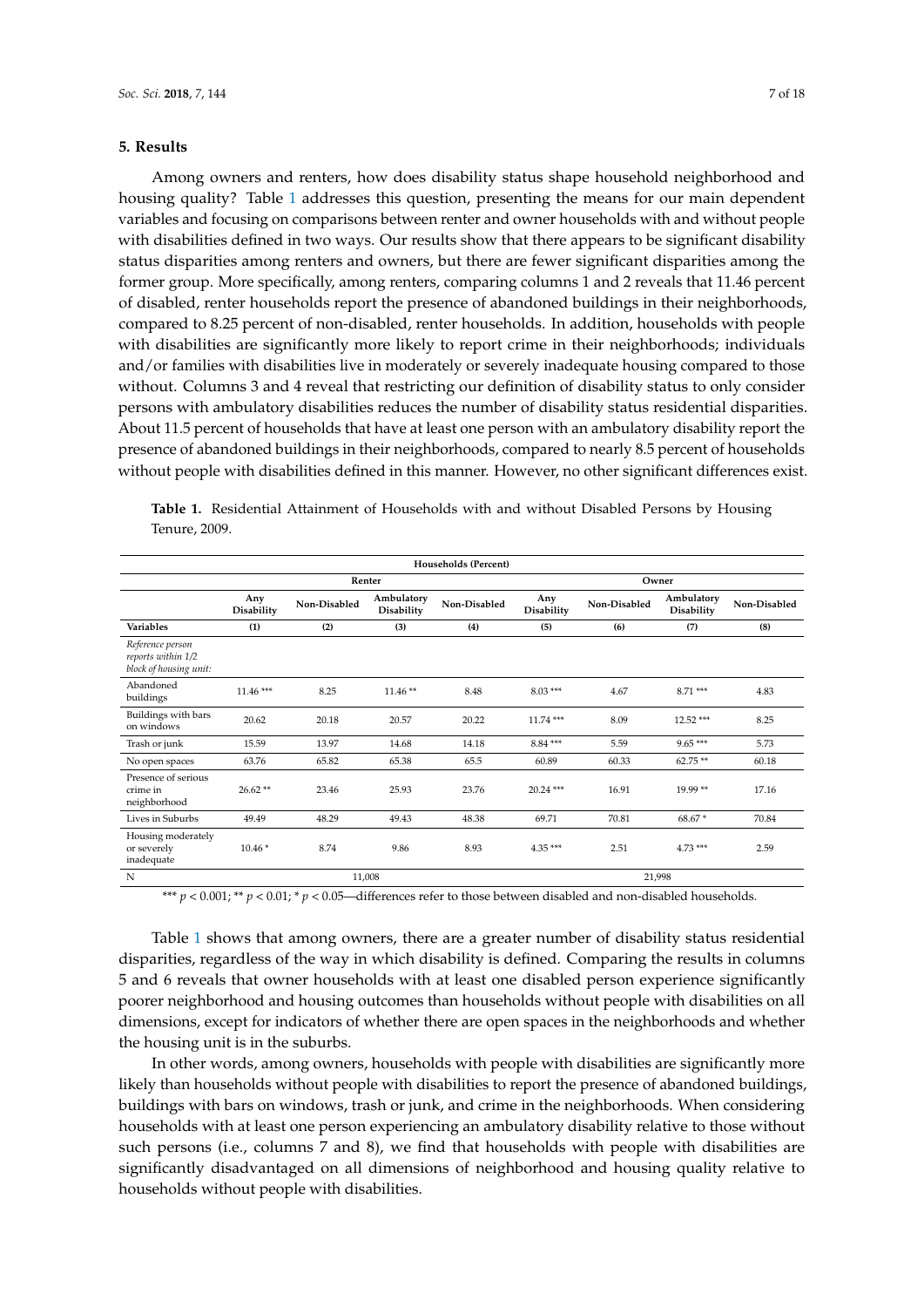Table [2](#page-7-0) presents group differences in relevant demographic and socioeconomic characteristics for renter (columns 1–4) and owner (columns 5–8) households. As in Table [1,](#page-6-0) significance tests are presented to evaluate two sets of disability status differences in neighborhood and housing conditions among owners and renters. Despite the fact that, among renters, there are fewer significant residential disadvantages for households with people with disabilities, relative to households without people with disabilities, as compared to owners, the characteristics of renters and owners are remarkably similar. The most notable differences are those in terms of race, receipt of housing assistance, and average duration in the unit. More specifically, among renter households, there is no difference in the percentage of black people between households with and without people with disabilities (columns 1–4). However, among owners, a significantly greater percentage of households with people with disabilities is black—either with any disability (column 5) or with an ambulatory disability (column 6)—relative to households without people with disabilities. Perhaps the slight over-representation of blacks among owner households with people with disabilities causes them to experience poorer quality residential outcomes because blacks experience more residential inequality than other racial and ethnic groups, resulting from their higher levels of residential segregation.

| <b>Households</b> (Percent)                                                                                                                                                         |                   |              |                          |              |                   |              |                          |              |  |  |  |
|-------------------------------------------------------------------------------------------------------------------------------------------------------------------------------------|-------------------|--------------|--------------------------|--------------|-------------------|--------------|--------------------------|--------------|--|--|--|
|                                                                                                                                                                                     |                   |              | Renter                   |              | Owner             |              |                          |              |  |  |  |
|                                                                                                                                                                                     | Any<br>Disability | Non-Disabled | Ambulatory<br>Disability | Non-Disabled | Any<br>Disability | Non-Disabled | Ambulatory<br>Disability | Non-Disabled |  |  |  |
| <b>Variables</b>                                                                                                                                                                    | (1)               | (2)          | (3)                      | (4)          | (5)               | (6)          | (7)                      | (8)          |  |  |  |
| Race/ethnicity                                                                                                                                                                      |                   |              |                          |              |                   |              |                          |              |  |  |  |
| White                                                                                                                                                                               | 59.17***          | 51.43        | 59.91 ***                | 51.91        | 78.38 **          | 76.33        | 76.76                    | 76.64        |  |  |  |
| Black                                                                                                                                                                               | 22.12             | 21.85        | 23.49                    | 21.73        | $10.46**$         | 8.80         | $12.69***$               | 8.68         |  |  |  |
| Hispanic                                                                                                                                                                            | $16.39***$        | 21.17        | 14.75 ***                | 21.00        | 9.14              | 10.10        | 9.03                     | 10.05        |  |  |  |
| Asian                                                                                                                                                                               | $2.32***$         | 5.55         | $1.85***$                | 5.36         | $2.02***$         | 4.76         | $1.53***$                | 4.63         |  |  |  |
| Householder                                                                                                                                                                         |                   |              |                          |              |                   |              |                          |              |  |  |  |
| Variables                                                                                                                                                                           |                   |              |                          |              |                   |              |                          |              |  |  |  |
| Native-Born                                                                                                                                                                         | $12.03***$        | 22.83        | $10.43***$               | 22.22        | $9.09***$         | 13.38        | $8.14***$                | 13.19        |  |  |  |
| Age (mean)                                                                                                                                                                          | 55.84 ***         | 39.72        | $60.65***$               | 40.37        | $64.08***$        | 50.15        | $66.25***$               | 50.87        |  |  |  |
| Male                                                                                                                                                                                | 37.60 ***         | 49.55        | $36.44$ ***              | 48.82        | 52.86 ***         | 58.62        | 49.89***                 | 58.54        |  |  |  |
| Married HH                                                                                                                                                                          | $23.33***$        | 29.69        | $22.15***$               | 29.36        | $56.69***$        | 65.14        | 53.85***                 | 64.86        |  |  |  |
| Kids under 18                                                                                                                                                                       | $27.03***$        | 36.64        | $18.34***$               | 36.87        | $20.95***$        |              | $15.26$ ***              | 37.63        |  |  |  |
| Education                                                                                                                                                                           |                   |              |                          |              |                   |              |                          |              |  |  |  |
| <h.s. degree<="" td=""><td>28.10***</td><td>16.15</td><td>29.58 ***</td><td>16.85</td><td><math>18.79***</math></td><td>7,86</td><td><math>20.41***</math></td><td>8.43</td></h.s.> | 28.10***          | 16.15        | 29.58 ***                | 16.85        | $18.79***$        | 7,86         | $20.41***$               | 8.43         |  |  |  |
| h.s. degree                                                                                                                                                                         | 31.88 ***         | 27.61        | 31.96 ***                | 27.91        | $30.12***$        | 22.45        | $31.53***$               | 22.82        |  |  |  |
| >h.s. degree                                                                                                                                                                        | $40.02$ ***       | 56.24        | 38.47***                 | 55.24        | $51.08***$        | 69.68        | 48.06 ***                | 68.75        |  |  |  |
| Receipt of:                                                                                                                                                                         |                   |              |                          |              |                   |              |                          |              |  |  |  |
| Public assistance                                                                                                                                                                   | $7.10***$         | 3.26         | $7.18***$                | 3.53         | $1.41***$         | 0.431        | $1.47***$                | 0.491        |  |  |  |
| Disability income                                                                                                                                                                   | 32.53 ***         | 5.60         | 34.88 ***                | 7.29         | 19.15***          | 3.92         | $22.31***$               | 4.62         |  |  |  |
| Housing asst.                                                                                                                                                                       | $27.73$ ***       | 9.20         | $30.57***$               | 10.23        | N/A <sup>a</sup>  | N/A          | N/A                      | N/A          |  |  |  |
| Tot. hhinc (mean)                                                                                                                                                                   | 26.86 ***         | 43.68        | 24.68 ***                | 42.70        | 57.70 ***         | 89.94        | $51.60***$               | 88.40        |  |  |  |
| Time in                                                                                                                                                                             |                   |              |                          |              |                   |              |                          |              |  |  |  |
| unit/location                                                                                                                                                                       |                   |              |                          |              |                   |              |                          |              |  |  |  |
| Duration in unit                                                                                                                                                                    | $6.25***$         | 4.04         | $6.93***$                | 4.12         | $20.96***$        | 12.63        | 22.55 ***                | 13.03        |  |  |  |
| Located in suburb                                                                                                                                                                   | 49.49             | 48.29        | 49.43                    | 48.38        | 69.71             | 70.81        | $68.67*$                 | 70.84        |  |  |  |
| Region                                                                                                                                                                              |                   |              |                          |              |                   |              |                          |              |  |  |  |
| Northeast                                                                                                                                                                           | 22.45             | 21.21        | 23.50                    | 21.19        | 18.82             | 19.75        | 18.53                    | 19.72        |  |  |  |
| South                                                                                                                                                                               | 32.48             | 33.74        | 32.34                    | 33.66        | 37.95**           | 35.36        | $40.35***$               | 35.29        |  |  |  |
| Midwest                                                                                                                                                                             | 20.04             | 18.45        | 20.25                    | 18.54        | 22.24             | 22.39        | 21.86                    | 22.42        |  |  |  |
| West                                                                                                                                                                                | 25.04             | 26.60        | 23.91                    | 26.60        | 20.99*            | 22.49        | $19.26***$               | 22.57        |  |  |  |
| N                                                                                                                                                                                   |                   |              | 11,008                   |              |                   |              | 21,998                   |              |  |  |  |

<span id="page-7-0"></span>**Table 2.** Demographic and Socioeconomic Characteristics of Households by Disability Status and Housing Tenure, 2009.

\* Notes: <sup>a</sup> N/A designates results are not applicable to this category; \*\* *p* < 0.001; \*\* *p* < 0.01; \* *p* < 0.05—differences refer to those between households with and without people with disabilities.

With respect to the receipt of housing assistance, it is notable that among renters, households with people with disabilities, defined in both ways, are three times more likely than households without people with disabilities to receive housing assistance. For example, 27.73 percent of households with any disability received housing assistance compared to 9.2 percent of households without people with disabilities. Owners do not receive assistance, and perhaps the greater residential disparities that exist among owner households with people with disabilities relate to this lack of additional funds to better their residential circumstances.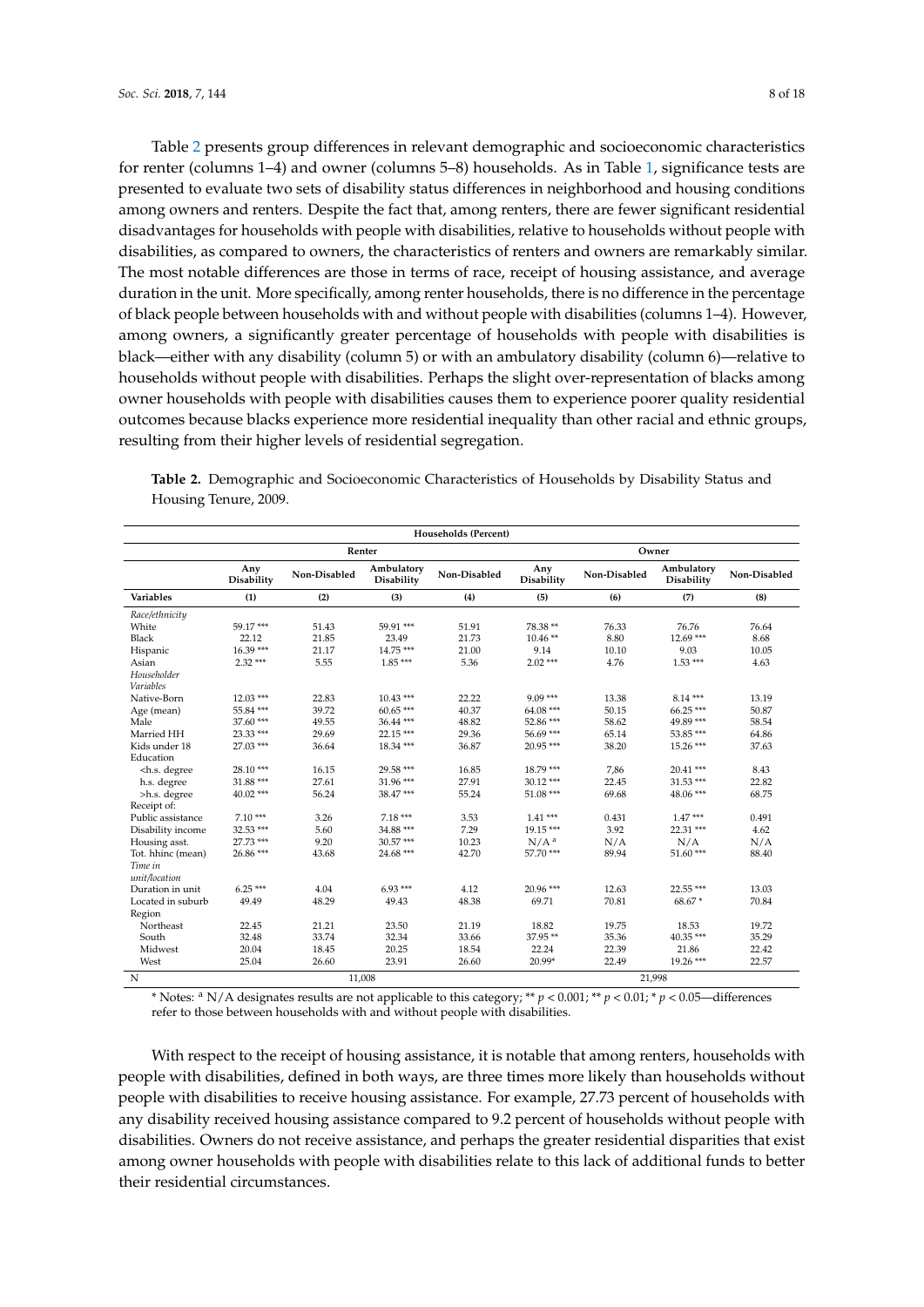The magnitude of the disability status disparities in the average number of years that households reside in their units is remarkably different between renters and owners. Among renters, individuals/families with people with disabilities live in their homes for an average of 6.25 years; that is just over 2 years more than households without people with disabilities. However, among owners, individuals/families with people with disabilities live in their homes for an average of 20.96 years; that is more than 8 years longer than households without people with disabilities. Perhaps this disparity in duration in the home, therefore, explains why disability status residential disadvantages are more prominent among owners compared to renters.

With respect to the other demographic, socioeconomic, and unit characteristics, the disability status differences among renters and owners are quite similar, and therefore, we summarize the general trends in these patterns. With respect to race and ethnicity, households with people with disabilities are more likely than households without people with disabilities to be headed by white householders, and less likely to be headed by Hispanic and Asian householders, regardless of housing tenure. In terms of other demographic characteristics, in general, households with people with disabilities are less likely to be headed by foreign-born individuals, males, those that are married, and with children; they are significantly more likely to be older than households without people with disabilities, although the disability status gap in age is not larger among owners, as suggested in the literature review section.

With regards to socioeconomic variables, households with people with disabilities are less likely than households without people with disabilities to be headed by householders with more than a high school degree. In addition, households with people with disabilities are more likely than households without people with disabilities to receive public assistance and disability income. Their total income is significantly lower than that of households without people with disabilities. Thus, regardless of housing tenure, households with people with disabilities are much more disadvantaged in terms of their socioeconomic resources than households without people with disabilities.

Table [2](#page-7-0) reports that the differences in the locational characteristics of the housing units in which households with and without people with disabilities live are minimal. Among owners, those with ambulatory disabilities are less likely than households without people with disabilities to live in the suburbs, although the magnitude of this difference is quite small (68.67 percent vs. 70.84 percent); no such differences exist for renters. In a similar pattern, no regional differences between households with and without people with disabilities exist in terms of location, but for owners, there are significant but very small differences. Owner households with people with disabilities are slightly more likely than owner households without people with disabilities to live in the South, but less likely to live in the West.

Controlling for relevant demographic, socioeconomic, and unit-based characteristics, does disability status continue to shape the residential attainment of renters and owners? Table [3](#page-9-0) summarizes the key results from our logistic regression analyses that address this question. Logistic regression models were fitted for the dependent variables in each of the rows in Table [3](#page-9-0) (OLS was used). Two sets of models were fitted for each dependent variable for renters and owners. One set was done defining disability status on the basis of whether households had at least one person with any type of disability (versus not). The other set was fitted defining disability status on the basis of whether households contained at least one person with an ambulatory disability (versus not). We control for the characteristics shown in Tables [4](#page-11-0) and [5](#page-12-0) for renters and owners, respectively.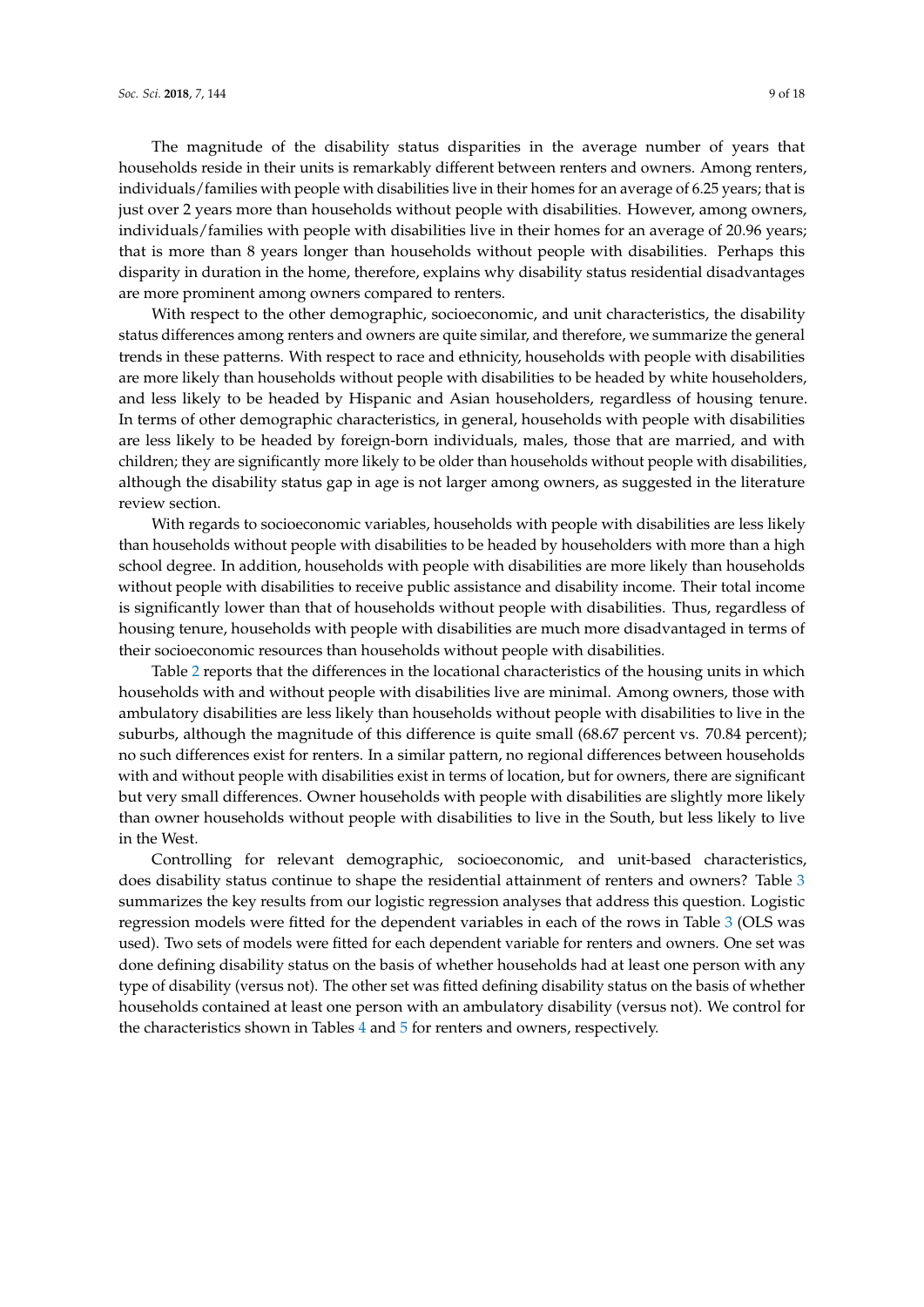| Households (Odds Ratios)                                      |                       |                              |                |                              |  |  |  |  |  |
|---------------------------------------------------------------|-----------------------|------------------------------|----------------|------------------------------|--|--|--|--|--|
|                                                               |                       | Renter                       |                | Owner                        |  |  |  |  |  |
|                                                               | <b>Any Disability</b> | <b>Ambulatory Disability</b> | Any Disability | <b>Ambulatory Disability</b> |  |  |  |  |  |
| <b>Variables</b>                                              | (1)                   | (2)                          | (3)            | (4)                          |  |  |  |  |  |
| Reference person reports within<br>1/2 block of housing unit: |                       |                              |                |                              |  |  |  |  |  |
| Abandoned buildings                                           | $1.40***$             | $1.40**$                     | $1.72***$      | $1.70***$                    |  |  |  |  |  |
| Buildings with bars on<br>windows                             | 0.98                  | 0.97                         | $1.37***$      | $1.33***$                    |  |  |  |  |  |
| Trash or junk                                                 | $1.23*$               | 1.19                         | $1.74***$      | $1.79***$                    |  |  |  |  |  |
| No open spaces                                                | 0.91                  | 1.00                         | 0.93           | 1.00                         |  |  |  |  |  |
| Presence of serious crime in<br>neighborhood                  | $1.36***$             | $1.34***$                    | $1.46***$      | $1.38***$                    |  |  |  |  |  |
| Lives in Suburbs                                              | 1.01                  | 1.01                         | 0.96           | 0.0.94                       |  |  |  |  |  |
| Housing moderately or<br>severely inadequate                  | $1.33**$              | 1.21                         | $1.57***$      | $1.56***$                    |  |  |  |  |  |
| N                                                             |                       | 11,008                       |                | 21,998                       |  |  |  |  |  |

<span id="page-9-0"></span>**Table 3.** Odds Ratios and Significance from Multivariate Models Assessing the Impact of Disability Status on Residential Attainment, 2009.

\*\*\*  $p < 0.001$ ; \*\*  $p < 0.01$ ; \*  $p < 0.05$ —differences refer to those between households with and without people with disabilities.

Overall, the results from the multivariate analyses are consistent with those found in the bivariate analyses presented in Table [1.](#page-6-0) There are fewer disability status residential disadvantages among renters relative to owners. Column 1 shows that among renters, the odds of households with at least one person with any type of disability reporting the presence of abandoned buildings in their neighborhoods are 1.4 times the odds of households without people with disabilities, controlling for relevant variables. Column 2 shows the exact same disadvantage for renters' households with people with disabilities based upon the presence of at least one person with an ambulatory disability, relative to households without people with disabilities. Among renter households, columns 1 and 2 also reveal that households with people with disabilities (defined in either way) are significantly more likely to report crime in their neighborhoods, relative to households without people with disabilities, controlling for demographic, socioeconomic, and unit locational characteristics. Column 1 shows that among households with at least one person that has any type of disability, there are two other residential disadvantages. The odds of households with people with disabilities reporting the presence of trash or junk in their neighborhoods and of having moderate or severe housing inadequacies are 1.23 and 1.33 times the odds, respectively, of households without people with disabilities, controlling for relevant factors. However, the odds ratios for these variables are not significant for differences between households with people with an ambulatory disability compared to those without people with an ambulatory disability. Interestingly, most of the differences observed here hardly changed in magnitude with the addition of the demographic, socioeconomic, and unit locational characteristics (analyses not shown).

Among owners, Table [3](#page-9-0) shows that households with people with disabilities of either type are significantly more disadvantaged than households without people with disabilities on all residential dimensions, except regarding the variables indicating a lack of open spaces and the unit being in suburbs, controlling for relevant factors (see columns 3 and 4). Most notable are the significant disability status differences found for the outcomes (i) abandoned buildings, (ii) trash or junk, and (iii) moderately or severely inadequate housing. Controlling for relevant demographic, socioeconomic, and unit locational characteristics, among owners, the odds of households with people with disabilities (defined as having any type of disability) reporting the presence of abandoned buildings, trash or junk in their neighborhoods, or living in moderately or severely inadequate housing were 1.72, 1.74, and 1.57 times the odds, respectively, of households without people with disabilities. Results that are similar in magnitude were found for households with a member experiencing an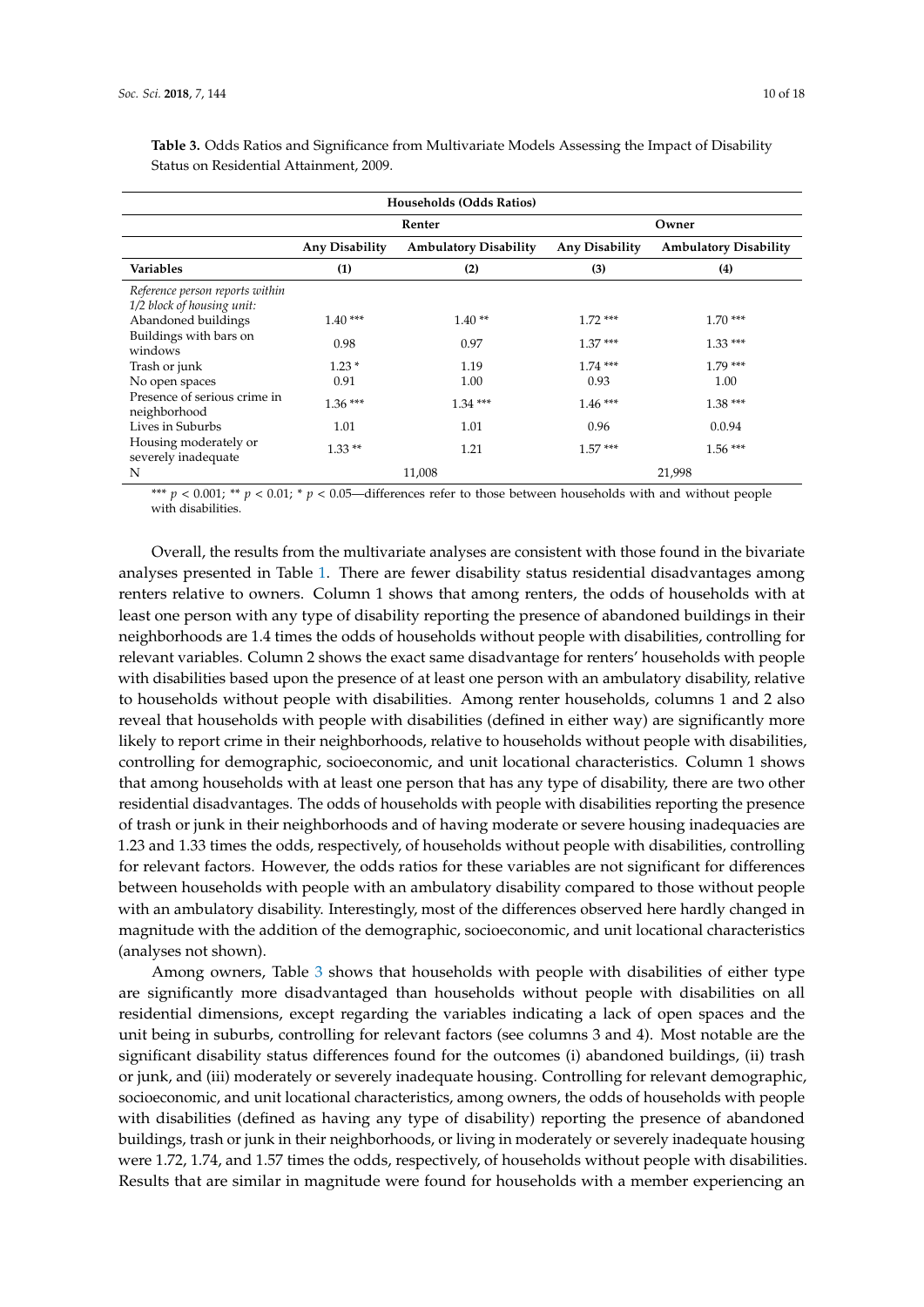ambulatory disability relative to those with household members without any ambulatory disabilities. As in the case with renters, the residential disadvantages experienced by households with people with disabilities of any type are reduced very little after controlling for relevant demographic, socioeconomic, and unit locational characteristics (results not shown). Clearly, there are other factors influencing the existence of these disparities that are not taken into account in our analyses here.

Tables [4](#page-11-0) and [5](#page-12-0) show the full models from which the odds ratios in Table [3](#page-9-0) for the disability coefficients were obtained. Both sets of results address the question of how does disability status shape the residential attainment of renters and owners, respectively, while controlling for relevant socioeconomic and demographic characteristics by presenting the results of logistic and OLS models predicting our neighborhood conditions. Among renters, the results shown in Table [4](#page-11-0) indicate a persistent effect of the presence of any disability on the locational attainment of households, even in the presence of controls for other relevant factors.

Table [4](#page-11-0) shows that households with people with disabilities of either type are significantly more disadvantaged than households without people with disabilities on most of the residential dimensions, with the exception of the variables indicating bars on the windows, lack of open spaces, and the unit being in suburbs, controlling for relevant factors among renters. Controlling for relevant demographic, socioeconomic, and unit locational characteristics, among renters, households with people with disabilities (defined as having any type of disability) were more likely to report the presence of abandoned buildings, trash or junk in their neighborhoods, or living in moderately or severely inadequate housing compared to households without people with disabilities.

Table [5](#page-12-0) shows that among owners, households with people with disabilities of either type are significantly more disadvantaged than households without people with disabilities on all residential dimensions, except the variables indicating a lack of open spaces and the unit being in the suburbs, controlling for relevant factors. Controlling for relevant demographic, socioeconomic, and unit locational characteristics, among owners, households with people with disabilities (defined as having any type of disability) were more likely to report the presence of abandoned buildings, trash or junk in their neighborhoods, or living in moderately or severely inadequate housing compared to households without people with disabilities. The results of Tables [4](#page-11-0) and [5](#page-12-0) confirm the findings in Tables [1](#page-6-0) and [3](#page-9-0) showing that there are fewer disability-status residential disadvantages among renters relative to owners.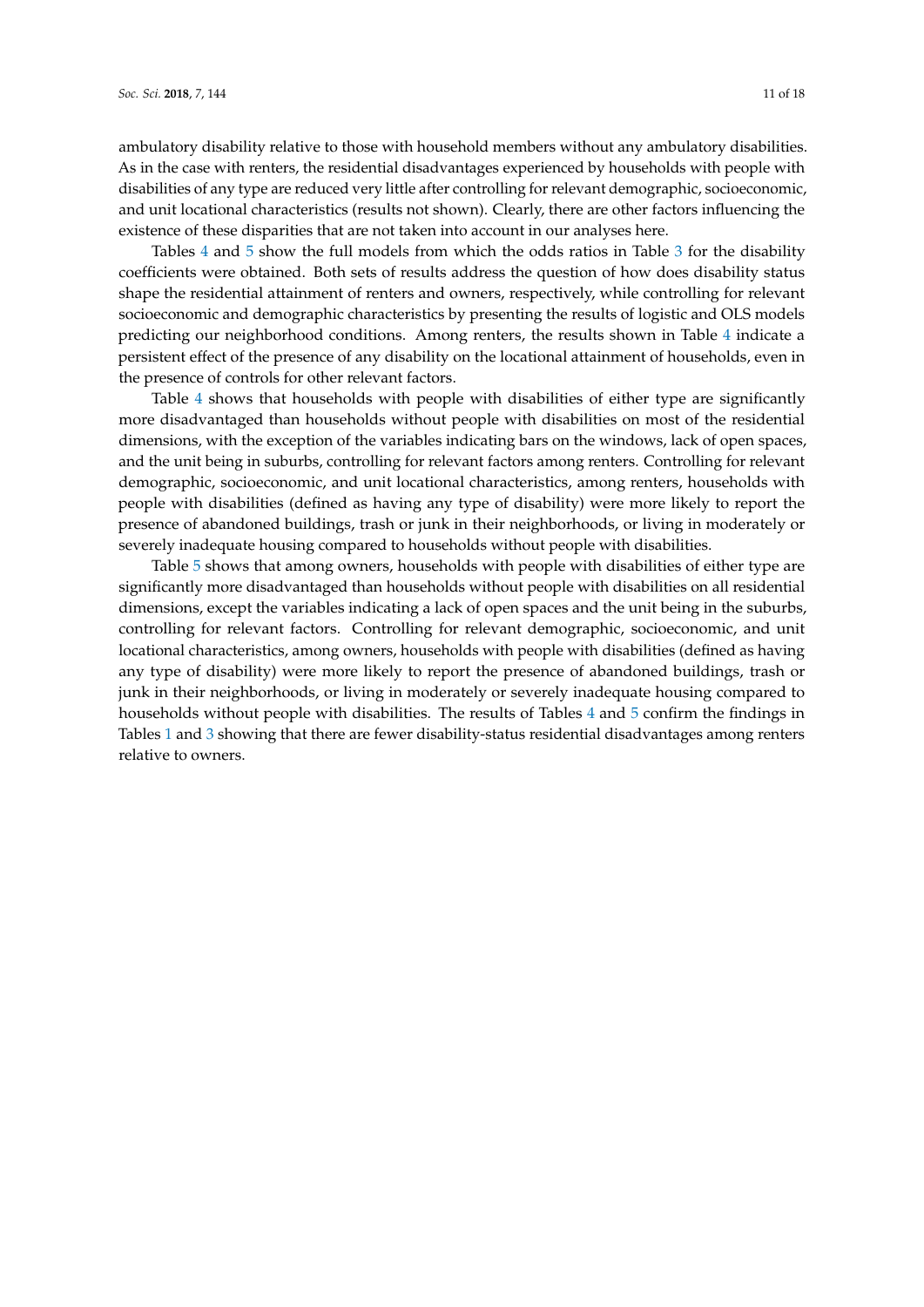<span id="page-11-0"></span>

| (5)<br>Variables<br>(6)<br>(9)<br>(1)<br>(2)<br>(3)<br>(4)<br>(7)<br>(8)<br>(10)<br>(11)<br>Disability Status<br>Person in hh with:<br>$1.399***$<br>$1.227**$<br>1.355 ***<br>$N/A^a$<br>0.975<br>N/A<br>0.907<br>N/A<br>N/A<br>1.009<br>Any disability<br>(1.151, 1.701)<br>N/A<br>(0.833, 1.140)<br>(0.803, 1.024)<br>(1.183, 1.553)<br>(0.896, 1.136)<br>(1.039, 1.449)<br>0.968<br>0.991<br>1.343***<br>N/A<br>$1.404**$<br>N/A<br>1.189<br>N/A<br>N/A<br>Ambulatory dis.<br>N/A<br>(0.800, 1.171)<br>(0.967, 1.461)<br>(0.853, 1.152)<br>(1.136, 1.588)<br>(1.108, 1.777)<br>Race/ethnicity (ref. white) | (12)<br>(13)<br>$1.329**$<br>N/A<br>(1.093, 1.617)<br>1.013<br>N/A<br>(0.877, 1.171)<br>$0.528***$<br>1.133<br>(0.949, 1.352)<br>(0.476, 0.586)<br>$0.551***$<br>1.187 | (14)<br>N/A<br>1.212<br>(0.952, 1.544)<br>1.119 |
|----------------------------------------------------------------------------------------------------------------------------------------------------------------------------------------------------------------------------------------------------------------------------------------------------------------------------------------------------------------------------------------------------------------------------------------------------------------------------------------------------------------------------------------------------------------------------------------------------------------|------------------------------------------------------------------------------------------------------------------------------------------------------------------------|-------------------------------------------------|
|                                                                                                                                                                                                                                                                                                                                                                                                                                                                                                                                                                                                                |                                                                                                                                                                        |                                                 |
|                                                                                                                                                                                                                                                                                                                                                                                                                                                                                                                                                                                                                |                                                                                                                                                                        |                                                 |
|                                                                                                                                                                                                                                                                                                                                                                                                                                                                                                                                                                                                                |                                                                                                                                                                        |                                                 |
|                                                                                                                                                                                                                                                                                                                                                                                                                                                                                                                                                                                                                |                                                                                                                                                                        |                                                 |
|                                                                                                                                                                                                                                                                                                                                                                                                                                                                                                                                                                                                                |                                                                                                                                                                        |                                                 |
|                                                                                                                                                                                                                                                                                                                                                                                                                                                                                                                                                                                                                |                                                                                                                                                                        |                                                 |
|                                                                                                                                                                                                                                                                                                                                                                                                                                                                                                                                                                                                                |                                                                                                                                                                        |                                                 |
|                                                                                                                                                                                                                                                                                                                                                                                                                                                                                                                                                                                                                |                                                                                                                                                                        |                                                 |
| $2.214***$<br>$2.188***$<br>$2.235***$<br>$2.236**$<br>$1.360***$<br>$1.350***$<br>$1.236***$<br>$1.244***$<br>$1.323***$<br>$1.309***$<br>$0.528***$<br>Black                                                                                                                                                                                                                                                                                                                                                                                                                                                 |                                                                                                                                                                        |                                                 |
| (1.873, 2.618)<br>(1.852, 2.586)<br>(1.952, 2.560)<br>(1.953, 2.560)<br>(1.177, 1.488)<br>(1.179, 1.569)<br>(1.170, 1.556)<br>(1.109, 1.378)<br>(1.116, 1.386)<br>(1.164, 1.472)<br>(0.476, 0.586)                                                                                                                                                                                                                                                                                                                                                                                                             |                                                                                                                                                                        | (0.938, 1.336)                                  |
| $1.334**$<br>1.324<br>$2.074$ ***<br>$2.074$ ***<br>$1.285***$<br>$1.288***$<br>1.132<br>$0.551***$<br>Hispanic<br>1.128<br>1.124<br>1.126                                                                                                                                                                                                                                                                                                                                                                                                                                                                     |                                                                                                                                                                        | 1.181                                           |
| (1.073, 1.658)<br>(1.066, 1.646)<br>(1.785, 2.410)<br>(1.785, 2.410)<br>(0.952, 1.337)<br>(0.948, 1.332)<br>(1.130, 1.460)<br>(0.983, 1.303)<br>(0.978, 1.296)<br>(1.133, 1.463)<br>(0.488, 0.622)                                                                                                                                                                                                                                                                                                                                                                                                             | (0.971, 1.451)<br>(0.488, 0.622)                                                                                                                                       | (0.966, 1.444)                                  |
| $1.571$ ***<br>$1.572$ ***<br>$0.596***$<br>0.656<br>0.653<br>0.836<br>0.833<br>$1.366**$<br>$1.371**$<br>0.853<br>0.849<br>Asian                                                                                                                                                                                                                                                                                                                                                                                                                                                                              | $0.596$ ***<br>0.993                                                                                                                                                   | 0.986                                           |
| (0.392, 1.098)<br>(0.390, 1.092)<br>(1.241, 1.991)<br>(1.241, 1.991)<br>(0.612, 1.143)<br>(0.610, 1.138)<br>(1.098, 1.700)<br>(1.102, 1.706)<br>(0.665, 1.095)<br>(0.662, 1.089)<br>(0.490, 0.726)                                                                                                                                                                                                                                                                                                                                                                                                             | (0.490, 0.726)<br>(0.705, 1.399)                                                                                                                                       | (0.700, 1.389)                                  |
| Householder Vars                                                                                                                                                                                                                                                                                                                                                                                                                                                                                                                                                                                               |                                                                                                                                                                        |                                                 |
| $0.637***$<br>$0.641***$<br>$1.358***$<br>$1.358***$<br>0.923<br>0.917<br>$1.429***$<br>$1.438***$<br>$0.793**$<br>$0.788***$<br>0.915<br>Native-Born                                                                                                                                                                                                                                                                                                                                                                                                                                                          | 0.915<br>1.105                                                                                                                                                         | 1.092                                           |
| (0.512, 0.802)<br>(0.509, 0.796)<br>(1.180, 1.563)<br>(1.180, 1.563)<br>(0.780, 1.091)<br>(0.775, 1.085)<br>(1.259, 1.621)<br>(1.268, 1.632)<br>(0.689, 0.913)<br>(0.685, 0.907)<br>(0.815, 1.029)                                                                                                                                                                                                                                                                                                                                                                                                             | (0.911, 1.34)<br>(0.815, 1.029)                                                                                                                                        | (0.901, 1.324)                                  |
| $0.987***$<br>$0.988***$<br>$0.995**$<br>$0.995**$<br>$0.979***$<br>$0.979***$<br>$1.004*$<br>$1.003*$<br>$0.985***$<br>$0.985***$<br>$1.010***$<br>Age                                                                                                                                                                                                                                                                                                                                                                                                                                                        | $0.990***$<br>$1.010***$                                                                                                                                               | $0.991***$                                      |
| (0.982, 0.993)<br>(0.983, 0.993)<br>(0.991, 0.998)<br>(0.991, 0.998)<br>(0.975, 0.983)<br>(0.975, 0.984)<br>(1.001, 1.006)<br>(1.000, 1.006)<br>(0.981, 0.988)<br>(0.982, 0.989)<br>(1.007, 1.013)                                                                                                                                                                                                                                                                                                                                                                                                             | (1.007, 1.013)<br>(0.985, 0.995)                                                                                                                                       | (0.986, 0.996)                                  |
| $0.847*$<br>0.988<br>0.988<br>$0.888*$<br>$0.887*$<br>0.958<br>0.956<br>Male<br>$0.846*$<br>0.96<br>0.962<br>1.015                                                                                                                                                                                                                                                                                                                                                                                                                                                                                             | $1.177*$<br>1.015                                                                                                                                                      | $1.174*$                                        |
| (0.730, 0.982)<br>(0.888, 1.100)<br>(0.888, 1.100)<br>(0.79, 0.999)<br>(0.789, 0.998)<br>(0.882, 1.044)<br>(0.884, 1.046)<br>(0.871, 1.054)<br>(0.869, 1.052)<br>(0.936, 1.100)<br>(0.729, 0.982)                                                                                                                                                                                                                                                                                                                                                                                                              | (0.936, 1.100)<br>(1.023, 1.355)                                                                                                                                       | (1.021, 1.351)                                  |
| 0.925<br>0.922<br>$0.776$ ***<br>$0.776$ ***<br>$0.792**$<br>$0.791**$<br>0.919<br>$0.867*$<br>$1.301***$<br>Married household<br>0.918<br>$0.866*$                                                                                                                                                                                                                                                                                                                                                                                                                                                            | $1.301***$<br>$0.800*$                                                                                                                                                 | $0.799**$                                       |
| (0.773, 0.973)<br>(0.769, 1.112)<br>(0.767, 1.108)<br>(0.681, 0.883)<br>(0.681, 0.883)<br>(0.685, 0.916)<br>(0.684, 0.915)<br>(0.832, 1.015)<br>(0.831, 1.014)<br>(0.772, 0.971)<br>(1.183, 1.432)                                                                                                                                                                                                                                                                                                                                                                                                             | (1.183, 1.431)<br>(0.674, 0.949)                                                                                                                                       | (0.673, 0.949)                                  |
| $1.422***$<br>$1.178*$<br>$1.191*$<br>1.005<br>1.05<br>$0.859**$<br>$0.859**$<br>$1.182**$<br>$1.193**$<br>Kids under 18<br>1.005<br>1.044                                                                                                                                                                                                                                                                                                                                                                                                                                                                     | $1.423***$<br>1.017                                                                                                                                                    | 1.024                                           |
| (0.89, 1.137)<br>(0.921, 1.197)<br>(1.062, 1.316)<br>(1.002, 1.384)<br>(1.014, 1.400)<br>(0.889, 1.136)<br>(0.916, 1.190)<br>(0.780, 0.946)<br>(0.780, 0.946)<br>(1.071, 1.328)<br>(1.296, 1.561)                                                                                                                                                                                                                                                                                                                                                                                                              | (1.296, 1.562)<br>(0.868, 1.193)                                                                                                                                       | (0.873, 1.201)                                  |
| Education (ref <h.s.)< td=""><td></td><td></td></h.s.)<>                                                                                                                                                                                                                                                                                                                                                                                                                                                                                                                                                       |                                                                                                                                                                        |                                                 |
| $1.173**$<br>0.934<br>0.931<br>0.895<br>0.895<br>0.934<br>0.932<br>1.013<br>1.037<br>1.034<br>1.015<br>h.s. Degree                                                                                                                                                                                                                                                                                                                                                                                                                                                                                             | $1.173**$<br>0.961                                                                                                                                                     | 0.958                                           |
| (0.767, 1.138)<br>(0.764, 1.134)<br>(0.769, 1.041)<br>(0.769, 1.041)<br>(0.792, 1.102)<br>(0.790, 1.099)<br>(0.891, 1.150)<br>(0.894, 1.153)<br>(0.899, 1.196)<br>(0.896, 1.192)<br>(1.040, 1.323)                                                                                                                                                                                                                                                                                                                                                                                                             | (1.040, 1.323)<br>(0.787, 1.175)                                                                                                                                       | (0.784, 1.170)                                  |
| $0.803*$<br>$0.837*$<br>$0.799*$<br>0.978<br>0.978<br>$0.841*$<br>0.944<br>0.948<br>$1.2*$<br>$1.193*$<br>0.972<br>>h.s. Degree                                                                                                                                                                                                                                                                                                                                                                                                                                                                                | 0.972<br>0.95                                                                                                                                                          | 0.944                                           |
| (0.658, 0.980)<br>(0.655, 0.975)<br>(0.842, 1.134)<br>(0.843, 1.135)<br>(0.713, 0.991)<br>(0.710, 0.988)<br>(0.834, 1.070)<br>(0.837, 1.074)<br>(1.043, 1.379)<br>(1.038, 1.372)<br>(0.863, 1.095)                                                                                                                                                                                                                                                                                                                                                                                                             | (0.863, 1.095)<br>(0.779, 1.158)                                                                                                                                       | (0.774, 1.150)                                  |
| $1.866***$<br>$1.879***$<br>$1.319*$<br>$1.319*$<br>1.758 ***<br>$1.765***$<br>0.95<br>0.945<br>$1.254*$<br>$1.26*$<br>0.915<br>Receipt of: Public assistance                                                                                                                                                                                                                                                                                                                                                                                                                                                  | 0.915<br>1.384 *                                                                                                                                                       | 1.395 *                                         |
| (1.435, 2.428)<br>(1.445, 2.443)<br>(1.036, 1.681)<br>(1.035, 1.68)<br>(1.392, 2.221)<br>(1.397, 2.23)<br>(0.767, 1.176)<br>(0.763, 1.170)<br>(1.006, 1.565)<br>(1.01, 1.571)<br>(0.742, 1.128)                                                                                                                                                                                                                                                                                                                                                                                                                | (0.742, 1.128)<br>(1.026, 1.866)                                                                                                                                       | (1.035, 1.880)                                  |
| $1.299**$<br>1.259<br>$1.253*$<br>$1.250**$<br>$1.340**$<br>0.988<br>$1.195*$<br>$1.242**$<br>Disability income<br>1.211<br>0.96<br>0.989                                                                                                                                                                                                                                                                                                                                                                                                                                                                      | 0.99<br>1.156                                                                                                                                                          | 1.218                                           |
| (1.053, 1.491)<br>(1.054, 1.484)<br>(1.117, 1.608)<br>(1.021, 1.400)<br>(1.063, 1.451)<br>(0.974, 1.506)<br>(1.016, 1.559)<br>(1.079, 1.564)<br>(0.854, 1.142)<br>(0.832, 1.108)<br>(0.86, 1.138)                                                                                                                                                                                                                                                                                                                                                                                                              | (0.862, 1.136)<br>(0.922, 1.448)                                                                                                                                       | (0.975, 1.520)                                  |
| 0.836<br>0.844<br>1.029<br>1.029<br>0.98<br>0.988<br>$0.812**$<br>$0.805**$<br>$1.166*$<br>$0.712***$<br>Housing asst.<br>1.156                                                                                                                                                                                                                                                                                                                                                                                                                                                                                | $0.712***$<br>1.034                                                                                                                                                    | 1.049                                           |
| (0.879, 1.206)<br>(0.683, 1.024)<br>(0.690, 1.033)<br>(0.878, 1.206)<br>(0.825, 1.164)<br>(0.832, 1.173)<br>(0.710, 0.929)<br>(0.704, 0.921)<br>(0.999, 1.337)<br>(1.008, 1.349)<br>(0.624, 0.812)                                                                                                                                                                                                                                                                                                                                                                                                             | (0.624, 0.812)<br>(0.838, 1.276)                                                                                                                                       | (0.851, 1.294)                                  |
| $0.994$ ***<br>$0.994***$<br>0.999<br>$0.996***$<br>$0.996***$<br>$0.998***$<br>0.999<br>$0.998***$<br>1.001<br>$1.001**$<br>Total hh income<br>$\mathbf{1}$                                                                                                                                                                                                                                                                                                                                                                                                                                                   | 0.999<br>$1.001**$                                                                                                                                                     | 0.999                                           |
| (0.991, 0.997)<br>(0.991, 0.997)<br>(0.997, 1.000)<br>(0.997, 1.000)<br>(0.994, 0.998)<br>(0.994, 0.998)<br>(0.997, 0.999)<br>(0.997, 0.999)<br>(0.999, 1.001)<br>(0.999, 1.001)<br>(1, 1.003)                                                                                                                                                                                                                                                                                                                                                                                                                 | (0.997, 1.001)<br>(1, 1.003)                                                                                                                                           | (0.997, 1.001)                                  |
| Time in unit/location                                                                                                                                                                                                                                                                                                                                                                                                                                                                                                                                                                                          |                                                                                                                                                                        |                                                 |
| $1.036***$<br>$1.036***$<br>$1.016***$<br>$1.016***$<br>$0.988***$<br>1.002<br>1.002<br>$1.011*$<br>$1.011*$<br>0.997<br>0.997<br>Duration in unit                                                                                                                                                                                                                                                                                                                                                                                                                                                             | $0.988***$<br>1.001                                                                                                                                                    | $\mathbf{1}$                                    |
| (0.991, 1.013)<br>(0.99, 1.013)<br>(1.029, 1.044)<br>(1.002, 1.02)<br>(0.990, 1.003)<br>(0.991, 1.004)<br>(1.009, 1.024)<br>(0.981, 0.994)<br>(1.029, 1.044)<br>(1.002, 1.020)<br>(1.009, 1.024)                                                                                                                                                                                                                                                                                                                                                                                                               | (0.981, 0.994)<br>(0.99, 1.012)                                                                                                                                        | (0.99, 1.011)                                   |
| $0.465***$<br>$0.464$ ***<br>$0.265***$<br>$0.265***$<br>$0.538***$<br>$0.538***$<br>$0.672$ ***<br>$0.672***$<br>$0.532***$<br>$0.532***$<br>Located in suburb<br><b>NA</b>                                                                                                                                                                                                                                                                                                                                                                                                                                   | $0.627***$<br><b>NA</b>                                                                                                                                                | $0.627***$                                      |
| (0.4, 0.54)<br>(0.4, 0.539)<br>(0.237, 0.297)<br>(0.237, 0.297)<br>(0.479, 0.605)<br>(0.479, 0.605)<br>(0.620, 0.729)<br>(0.619, 0.729)<br>(0.485, 0.584)<br>(0.485, 0.584)<br>(NA)                                                                                                                                                                                                                                                                                                                                                                                                                            | (0.545, 0.720)<br>(NA)                                                                                                                                                 | (0.546, 0.720)                                  |
| Region (ref. West)                                                                                                                                                                                                                                                                                                                                                                                                                                                                                                                                                                                             |                                                                                                                                                                        |                                                 |
| $0.731***$<br>$0.729***$<br>$0.801***$<br>Northeast<br>1.213<br>0.991<br>0.991<br>1.035<br>0.911<br>0.912<br>1.216<br>1.036                                                                                                                                                                                                                                                                                                                                                                                                                                                                                    | $0.800***$<br>$1.521***$                                                                                                                                               | $1.517***$                                      |
| (0.987, 1.498)<br>(0.985, 1.494)<br>(0.885, 1.214)<br>(0.884, 1.212)<br>(0.808, 1.027)<br>(0.809, 1.028)<br>(0.635, 0.837)<br>(0.714, 0.897)<br>(0.866, 1.134)<br>(0.866, 1.134)<br>(0.636, 0.839)                                                                                                                                                                                                                                                                                                                                                                                                             | (1.263, 1.831)<br>(0.714, 0.897)                                                                                                                                       | (1.26, 1.827)                                   |
| 0.984<br>0.983<br>$0.432***$<br>$0.432***$<br>$0.695***$<br>$0.695***$<br>$0.879*$<br>0.988<br>0.988<br>South<br>$0.878*$<br>1.074                                                                                                                                                                                                                                                                                                                                                                                                                                                                             | 1.074<br>0.871                                                                                                                                                         | 0.871                                           |
| (0.810, 1.193)<br>(0.377, 0.495)<br>(0.377, 0.496)<br>(0.598, 0.808)<br>(0.877, 1.114)<br>(0.877, 1.114)<br>(0.811, 1.195)<br>(0.598, 0.808)<br>(0.788, 0.979)<br>(0.788, 0.978)<br>(0.969, 1.190)                                                                                                                                                                                                                                                                                                                                                                                                             | (0.969, 1.190)<br>(0.723, 1.049)                                                                                                                                       | (0.723, 1.049)                                  |
| $0.339***$<br>Midwest<br>1.174<br>1.171<br>$0.339***$<br>0.907<br>0.906<br>$0.748***$<br>$0.748***$<br>1.012<br>1.012<br>$0.837**$                                                                                                                                                                                                                                                                                                                                                                                                                                                                             | 0.836<br>1.068                                                                                                                                                         | 1.067                                           |
| (0.882, 1.162)<br>(0.947, 1.454)<br>(0.945, 1.450)<br>(0.285, 0.403)<br>(0.285, 0.403)<br>(0.767, 1.072)<br>(0.767, 1.072)<br>(0.661, 0.846)<br>(0.661, 0.846)<br>(0.882, 1.161)<br>(0.742, 0.942)                                                                                                                                                                                                                                                                                                                                                                                                             | (0.742, 0.942)<br>(0.867, 1.314)                                                                                                                                       | (0.867, 1.314)                                  |
| $0.218***$<br>$0.223***$<br>$0.607***$<br>$0.482$ ***<br>$0.481***$<br>$0.670**$<br>$0.675**$<br>$2.444***$<br>$2.454***$<br>$0.614***$<br>$0.736**$<br>Intercept                                                                                                                                                                                                                                                                                                                                                                                                                                              | $0.736**$<br>$0.154***$                                                                                                                                                | $0.154***$                                      |
| (0.507, 0.899)<br>(1.978, 3.021)<br>(0.152, 0.313)<br>(0.155, 0.320)<br>(0.371, 0.627)<br>(0.370, 0.626)<br>(0.504, 0.891)<br>(1.986, 3.033)<br>(0.479, 0.770)<br>(0.484, 0.778)<br>(0.602, 0.899)                                                                                                                                                                                                                                                                                                                                                                                                             | (0.602, 0.899)<br>(0.109, 0.217)                                                                                                                                       | (0.108, 0.218)                                  |
| N<br>11,008                                                                                                                                                                                                                                                                                                                                                                                                                                                                                                                                                                                                    |                                                                                                                                                                        |                                                 |

**Table 4.** Logistic Regression Models of Residential Attainment of Renter Households, 2009 (weighted).

Notes: <sup>a</sup> N/A designates results are not applicable to this category; \*\*\*  $p \le 0.01$ ; \*\*  $p < 0.05$ ; \*  $p < 0.10$ .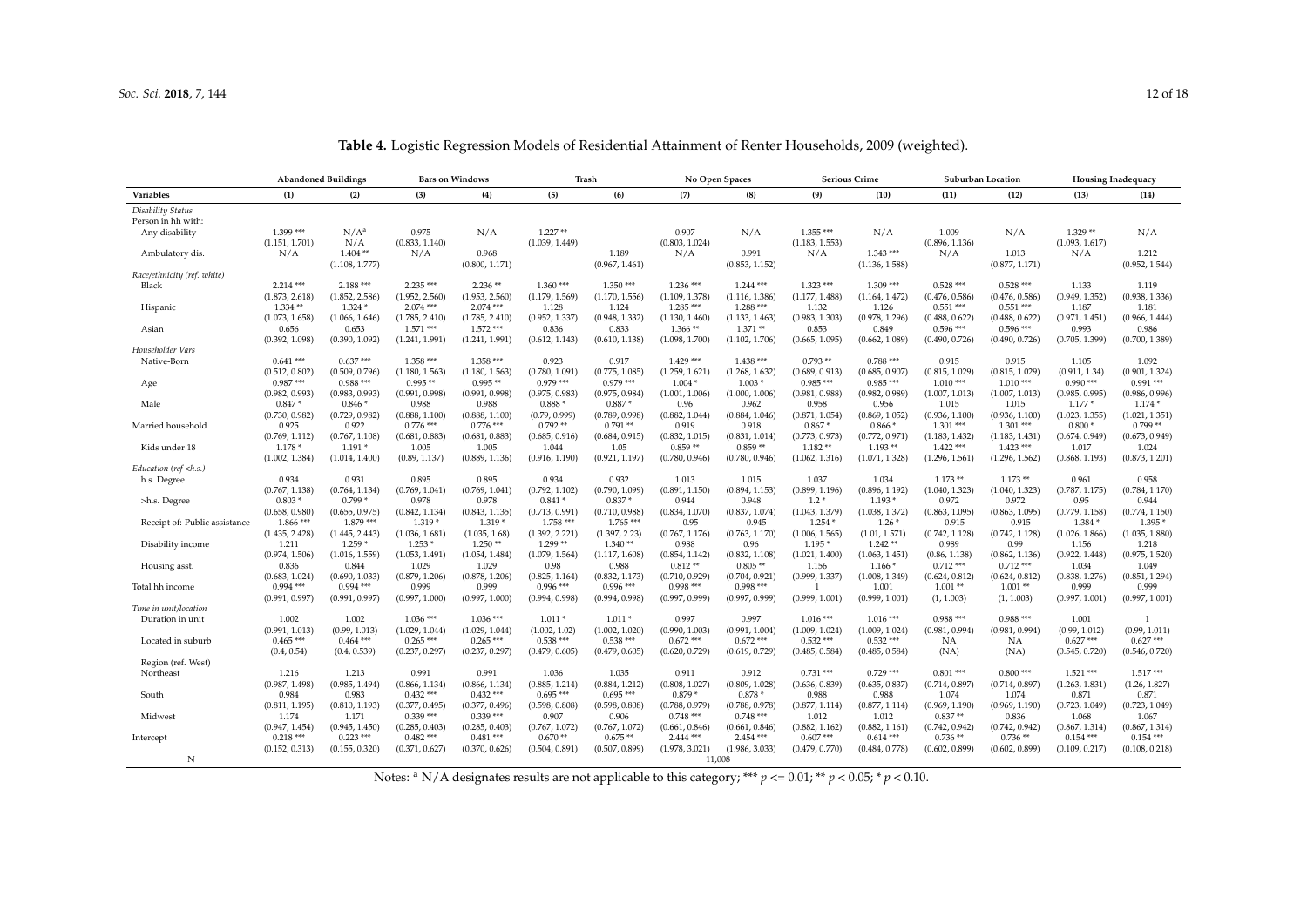|                                                                                                                                                                      |                         | <b>Abandoned Buildings</b>    | <b>Bars on Windows</b>       |                               | <b>Trash</b>               |                              | No Open Spaces               |                              |                         | <b>Serious Crime</b>        | <b>Suburban Location</b>    |                             | <b>Housing Inadequacy</b> |                              |
|----------------------------------------------------------------------------------------------------------------------------------------------------------------------|-------------------------|-------------------------------|------------------------------|-------------------------------|----------------------------|------------------------------|------------------------------|------------------------------|-------------------------|-----------------------------|-----------------------------|-----------------------------|---------------------------|------------------------------|
| Variables                                                                                                                                                            | (1)                     | (2)                           | (3)                          | (4)                           | (5)                        | (6)                          | (7)                          | (8)                          | (9)                     | (10)                        | (11)                        | (12)                        | (13)                      | (14)                         |
| Disability Status                                                                                                                                                    |                         |                               |                              |                               |                            |                              |                              |                              |                         |                             |                             |                             |                           |                              |
| Person in hh with:                                                                                                                                                   |                         |                               |                              |                               |                            |                              |                              |                              |                         |                             |                             |                             |                           |                              |
| Any disability                                                                                                                                                       | $1.721***$              | N/A <sup>a</sup>              | 1.368 ***                    | N/A                           | 1.739 ***                  | N/A                          | 0.933                        | N/A                          | $1.462***$              | N/A                         | 0.959                       | N/A                         | $1.57***$                 | N/A                          |
|                                                                                                                                                                      | (1.464, 2.025)          |                               | (1.187, 1.576)               |                               | (1.494, 2.025)             |                              | (0.858, 1.014)               |                              | (1.319, 1.622)          |                             | (0.877, 1.049)              |                             | (1.268, 1.945)            |                              |
| Ambulatory dis.                                                                                                                                                      | N/A                     | $1.702$ ***<br>(1.409, 2.055) | N/A                          | $1.329***$<br>(1.125, 1.570)  | N/A                        | $1.793***$<br>(1.500, 2.142) | N/A                          | 1.004<br>(0.907, 1.112)      | N/A                     | 1.376 ***<br>(1.213, 1.561) | N/A                         | 0.935<br>(0.839, 1.041)     | N/A                       | $1.555***$<br>(1.215, 1.991) |
| Race/ethn (ref. white)                                                                                                                                               |                         |                               |                              |                               |                            |                              |                              |                              |                         |                             |                             |                             |                           |                              |
| Black                                                                                                                                                                | 2.709 ***               | $2.667***$                    | 3.713***                     | $3.680***$                    | $1.601***$                 | 1.578 ***                    | $1.249***$                   | $1.250***$                   | $1.36***$               | $1.348***$                  | $0.374***$                  | $0.374$ ***                 | $1.658***$                | $1.637***$                   |
|                                                                                                                                                                      | (2.301, 3.188)          | (2.267, 3.139)                | (3.228, 4.270)               | (3.200, 4.232)                | (1.354, 1.895)             | (1.334, 1.866)               | (1.127, 1.384)               | (1.128, 1.386)               | (1.211, 1.527)          | (1.201, 1.513)              | (0.339, 0.413)              | (0.339, 0.413)              | (1.306, 2.105)            | (1.29, 2.078)                |
| Hispanic                                                                                                                                                             | 1.531 ***               | $1.518***$                    | $3.173$ ***                  | $3.155***$                    | 1.209                      | 1.199                        | $1.600***$                   | $1.601***$                   | $1.179**$               | $1.191**$                   | $0.564$ ***                 | $0.564***$                  | $1.827***$                | $1.818***$                   |
|                                                                                                                                                                      | (1.24, 1.89)            | (1.23, 1.875)                 | (2.718, 3.705)               | (2.703, 3.683)                | (0.990, 1.477)             | (0.982, 1.465)               | (1.428, 1.794)               | (1.429, 1.795)               | (1.048, 1.364)          | (1.044, 1.359)              | (0.506, 0.629)              | (0.506, 0.629)              | (1.396, 2.39)             | (1.389, 2.38)                |
| Asian                                                                                                                                                                | $0.527*$                | $0.522**$                     | 1.211                        | 1.205                         | 0.871                      | 0.863                        | $1.268**$                    | $1.269**$                    | $0.685**$               | $0.682***$                  | $0.774**$                   | $0.775**$                   | 1.079                     | 1.073                        |
| Householder Vars                                                                                                                                                     | (0.319, 0.871)          | (0.316, 0.863)                | (0.929, 1.579)               | (0.925, 1.571)                | (0.615, 1.233)             | (0.610, 1.222)               | (1.080, 1.49)                | (1.080, 1.492)               | (0.545, 0.861)          | (0.543, 0.857)              | (0.66, 0.909)               | (0.66, 0.91)                | (0.640, 1.818)            | (0.637, 1.808)               |
| Native-Born                                                                                                                                                          | $0.703**$               | $0.697**$                     | $1.352***$                   | $1.347***$                    | 0.821                      | 0.817                        | $1.323***$                   | $1.327***$                   | $0.752***$              | $0.747***$                  | $0.869**$                   | $0.869**$                   | 0.876                     | 0.871                        |
|                                                                                                                                                                      | (0.559, 0.884)          | (0.555, 0.877)                | (1.158, 1.58)                | (1.153, 1.573)                | (0.667, 1.010)             | (0.664, 1.005)               | (1.19, 1.471)                | (1.193, 1.475)               | (0.656, 0.862)          | (0.652, 0.856)              | (0.782, 0.966)              | (0.782, 0.965)              | (0.661, 1.162)            | (0.657, 1.155)               |
| Age                                                                                                                                                                  | $0.978***$              | $0.9790$ ***                  | $0.986***$                   | $0.987***$                    | $0.972***$                 | $0.972$ ***                  | 1.001                        | 1.001                        | $0.984***$              | $0.985***$                  | $1.006***$                  | $1.006***$                  | $0.984***$                | $0.985***$                   |
|                                                                                                                                                                      | (0.973, 0.983)          | (0.974, 0.984)                | (0.982, 0.991)               | (0.982, 0.991)                | (0.967, 0.976)             | (0.968, 0.977)               | (0.999, 1.004)               | (0.998, 1.003)               | (0.981, 0.987)          | (0.982, 0.988)              | (1.003, 1.009)              | (1.003, 1.009)              | (0.977, 0.991)            | (0.978, 0.992)               |
| Male                                                                                                                                                                 | 1.097                   | 1.098                         | 1.034                        | 1.034                         | 0.979                      | 0.982                        | 0.963                        | 0.965                        | $0.870***$              | $0.870***$                  | 0.968                       | 0.967                       | 1.095                     | 1.098                        |
|                                                                                                                                                                      | (0.964, 1.248)          | (0.964, 1.249)                | (0.927, 1.152)               | (0.927, 1.153)                | (0.870, 1.101)             | (0.872, 1.105)               | (0.909, 1.022)               | (0.910, 1.023)               | (0.807, 0.937)          | (0.807, 0.937)              | (0.908, 1.031)              | (0.908, 1.03)               | (0.921, 1.302)            | (0.923, 1.305)               |
| Married household                                                                                                                                                    | 0.876                   | 0.874                         | $0.710***$                   | $0.709***$                    | 0.917                      | 0.915                        | $0.901**$                    | $0.901**$                    | 0.988                   | 0.987                       | $1.396***$                  | $1.396***$                  | $0.764$ **                | $0.762**$                    |
|                                                                                                                                                                      | (0.762, 1.007)          | (0.760, 1.005)                | (0.632, 0.797)               | (0.631, 0.796)                | (0.807, 1.043)             | (0.805, 1.040)               | (0.845, 0.962)               | (0.845, 0.962)               | (0.909, 1.073)          | (0.908, 1.072)              | (1.303, 1.494)              | (1.303, 1.495)              | (0.634, 0.919)            | (0.633, 0.918)               |
| Kids under 18                                                                                                                                                        | 0.971                   | 0.984                         | $0.818**$                    | $0.824**$                     | $0.800**$                  | $0.811**$                    | 0.944                        | 0.943                        | $1.166*$                | $1.176***$                  | $1.181***$                  | $1.180***$                  | 0.882                     | 0.891                        |
|                                                                                                                                                                      | (0.837, 1.126)          | (0.848, 1.142)                | (0.720, 0.930)               | (0.725, 0.936)                | (0.697, 0.918)             | (0.707, 0.931)               | (0.882, 1.011)               | (0.881, 1.009)               | (1.07, 1.27)            | (1.079, 1.281)              | (1.097, 1.271)              | (1.096, 1.27)               | (0.720, 1.081)            | (0.727, 1.092)               |
| Education (ref <h.s.)< td=""><td></td><td></td><td></td><td></td><td></td><td></td><td></td><td></td><td></td><td></td><td></td><td></td><td></td><td></td></h.s.)<> |                         |                               |                              |                               |                            |                              |                              |                              |                         |                             |                             |                             |                           |                              |
| h.s. degree                                                                                                                                                          | $0.623***$              | $0.617***$                    | $0.733***$                   | $0.728***$                    | $0.772**$                  | $0.766$ **                   | 0.991                        | 0.997                        | 1.094                   | 1.083                       | $1.136*$                    | $1.136*$                    | $0.601***$                | $0.595***$                   |
|                                                                                                                                                                      | (0.512, 0.759)          | (0.507, 0.752)                | (0.619, 0.869)               | (0.614, 0.862)                | (0.636, 0.937)             | (0.631, 0.930)               | (0.886, 1.109)               | (0.891, 1.115)               | (0.947, 1.264)          | (0.937, 1.251)              | (1.012, 1.276)              | (1.012, 1.275)              | (0.467, 0.773)            | (0.463, 0.765)               |
| $>$ h.s. degree                                                                                                                                                      | $0.526$ ***             | $0.519***$                    | $0.681***$                   | $0.675***$                    | $0.659***$                 | $0.652***$                   | 0.963                        | 0.97                         | $1.166*$                | $1.149*$                    | 0.93                        | 0.93                        | $0.510***$                | $0.504***$                   |
|                                                                                                                                                                      | (0.436, 0.635)          | (0.430, 0.627)                | (0.581, 0.799)               | (0.576, 0.792)                | (0.548, 0.794)             | (0.542, 0.785)               | (0.866, 1.070)               | (0.872, 1.079)               | (1.018, 1.337)          | (1.003, 1.317)              | (0.834, 1.037)              | (0.834, 1.037)              | (0.401, 0.649)            | (0.396, 0.641)               |
| Receipt of:<br>Public assistance                                                                                                                                     | 0.72                    | 0.719                         | 1.364                        | 1.374                         | 1.593                      | 1.602                        | 1.072                        | 1.062                        | 0.836                   | 0.849                       | $0.666*$                    | 0.666                       | 1.679                     | 1.685                        |
|                                                                                                                                                                      | (0.374, 1.385)          | (0.373, 1.385)                | (0.848, 2.194)               | (0.853, 2.214)                | (0.960, 2.643)             | (0.964, 2.662)               | (0.734, 1.565)               | (0.727, 1.551)               | (0.530, 1.318)          | (0.538, 1.338)              | (0.462, 0.959)              | (0.462, 0.959)              | (0.868, 3.247)            | (0.870, 3.264)               |
| Disability income                                                                                                                                                    | 1.227                   | $1.227*$                      | 1.189                        | $1.223*$                      | 1.103                      | 1.135                        | 0.909                        | $0.889*$                     | 1.142                   | $1.191*$                    | 1.032                       | 1.035                       | 1.087                     | 1.123                        |
|                                                                                                                                                                      | (0.989, 1.523)          | (1.029, 1.583)                | (0.984, 1.437)               | (1.013, 1.477)                | (0.893, 1.363)             | (0.919, 1.402)               | (0.808, 1.021)               | (0.791, 0.999)               | (0.990, 1.318)          | (1.033, 1.374)              | (0.910, 1.170)              | (0.913, 1.173)              | (0.809, 1.461)            | (0.836, 1.509)               |
| Total hh income                                                                                                                                                      | $0.996***$              | $0.996***$                    | $0.999*$                     | $0.999*$                      | $0.997***$                 | $0.997***$                   | $1.000*$                     |                              |                         | -1                          | -1                          |                             | $0.997**$                 | $0.997**$                    |
|                                                                                                                                                                      | (0.995, 0.997)          | (0.995, 0.997)                | (0.998, 1.000)               | (0.998, 1.000)                | (0.996, 0.998)             | (0.996, 0.998)               | (0.999, 1.000)               | (0.999, 1.000)               | (1.000, 1.001)          | (0.999, 1.000)              | (1.000, 1.001)              | (1.000, 1.001)              | (0.996, 0.999)            | (0.996, 0.999)               |
| Time in unit/location                                                                                                                                                |                         |                               |                              |                               |                            |                              |                              |                              |                         |                             |                             |                             |                           |                              |
| Duration in unit                                                                                                                                                     | $1.008**$               | $1.008**$                     | $1.021***$                   | $1.021***$                    | $1.014***$                 | $1.014***$                   | $1.007***$                   | $1.007***$                   | $1.006**$               | $1.006**$                   | $0.993***$                  | $0.993***$                  | $1.011**$                 | $1.011**$                    |
|                                                                                                                                                                      | (1.002, 1.014)          | (1.002, 1.014)                | (1.016, 1.026)               | (1.017, 1.026)                | (1.008, 1.019)             | (1.008, 1.019)               | (1.005, 1.010)               | (1.004, 1.010)               | (1.002, 1.010)          | (1.002, 1.010)              | (0.990, 0.996)              | (0.990, 0.996)              | (1.004, 1.018)            | (1.004, 1.018)               |
| Located in suburb                                                                                                                                                    | $0.535***$              | $0.535***$                    | $0.206$ ***                  | $0.206$ ***                   | $0.491***$                 | $0.490***$                   | $0.526$ ***                  | $0.526***$                   | $0.511***$              | $0.511***$                  | <b>NA</b>                   | NA                          | $0.639***$                | $0.640***$                   |
|                                                                                                                                                                      | (0.472, 0.607)          | (0.472, 0.607)                | (0.185, 0.229)               | (0.185, 0.229)                | (0.437, 0.551)             | (0.437, 0.551)               | (0.493, 0.561)               | (0.494, 0.561)               | (0.474, 0.550)          | (0.474, 0.550)              | (NA)                        | (NA)                        | (0.540, 0.758)            | (0.540, 0.758)               |
| Region (ref. West)                                                                                                                                                   |                         |                               |                              |                               |                            |                              |                              |                              |                         |                             |                             |                             |                           |                              |
| Northeast                                                                                                                                                            | $0.737**$               | $0.733**$                     | $0.587***$                   | $0.585***$                    | 0.925                      | 0.92                         | $0.891**$                    | $0.892*$                     | $0.693***$              | $0.691***$                  | 1.886***                    | 1.886 ***                   | $2.172***$                | $2.164***$                   |
|                                                                                                                                                                      | (0.599, 0.908)          | (0.595, 0.903)                | (0.501, 0.688)               | (0.499, 0.685)                | (0.774, 1.105)             | (0.770, 1.099)               | (0.816, 0.973)               | (0.817, 0.974)               | (0.615, 0.782)          | (0.613, 0.78)               | (1.712, 2.077)              | (1.712, 2.077)              | (1.66, 2.841)             | (1.653, 2.831)               |
| South                                                                                                                                                                | $0.761**$               | $0.756**$                     | $0.611***$                   | $0.609***$                    | $0.796**$                  | $0.791**$                    | 1.004                        | 1.004                        | 1.099                   | 1.095                       | $1.473***$                  | $1.474$ ***                 | $1.503**$                 | $1.495**$                    |
|                                                                                                                                                                      | (0.642, 0.902)          | (0.638, 0.896)                | (0.539, 0.694)<br>$0.263***$ | (0.537, 0.692)<br>$0.262$ *** | (0.683, 0.929)             | (0.678, 0.922)               | (0.929, 1.085)<br>$0.837***$ | (0.929, 1.084)<br>$0.837***$ | (0.998, 1.209)          | (0.995, 1.206)              | (1.359, 1.595)<br>$1.158**$ | (1.36, 1.597)               | (1.172, 1.927)            | (1.166, 1.917)               |
| Midwest                                                                                                                                                              | 1.059<br>(0.884, 1.269) | 1.054<br>(0.880, 1.262)       | (0.219, 0.314)               | (0.219, 0.314)                | $0.830*$<br>(0.700, 0.985) | $0.826*$<br>(0.696, 0.980)   | (0.769, 0.911)               | (0.769, 0.912)               | 0.938<br>(0.841, 1.045) | 0.936<br>(0.840, 1.043)     | (1.061, 1.265)              | $1.159**$<br>(1.061, 1.266) | 1.229<br>(0.923, 1.635)   | 1.225<br>(0.921, 1.631)      |
| Intercept                                                                                                                                                            | $0.466$ ***             | $0.468***$                    | $0.634**$                    | $0.633**$                     | $0.699*$                   | $0.702*$                     | $2.372***$                   | 2.382***                     | $0.608***$              | $0.605***$                  | $1.381***$                  | $1.386***$                  | $0.100***$                | $0.100***$                   |
|                                                                                                                                                                      | (0.681, 0.319)          | (0.684, 0.321)                | (0.871, 0.461)               | (0.872, 0.460)                | (0.990, 0.493)             | (0.995, 0.495)               | (2.869, 1.960)               | (2.880, 1.960)               | (0.479, 0.773)          | (0.476, 0.768)              | (1.135, 1.680)              | (1.139, 1.687)              | (0.059, 0.168)            | (0.059, 0.168)               |
|                                                                                                                                                                      |                         |                               |                              |                               |                            |                              |                              |                              |                         |                             |                             |                             |                           |                              |

Notes: <sup>a</sup> N/A designates results are not applicable to this category; \*\*\* *p* <= 0.01; \*\* *p* <= 0.05; \* *p* <= 0.10.

<span id="page-12-0"></span>N 21,998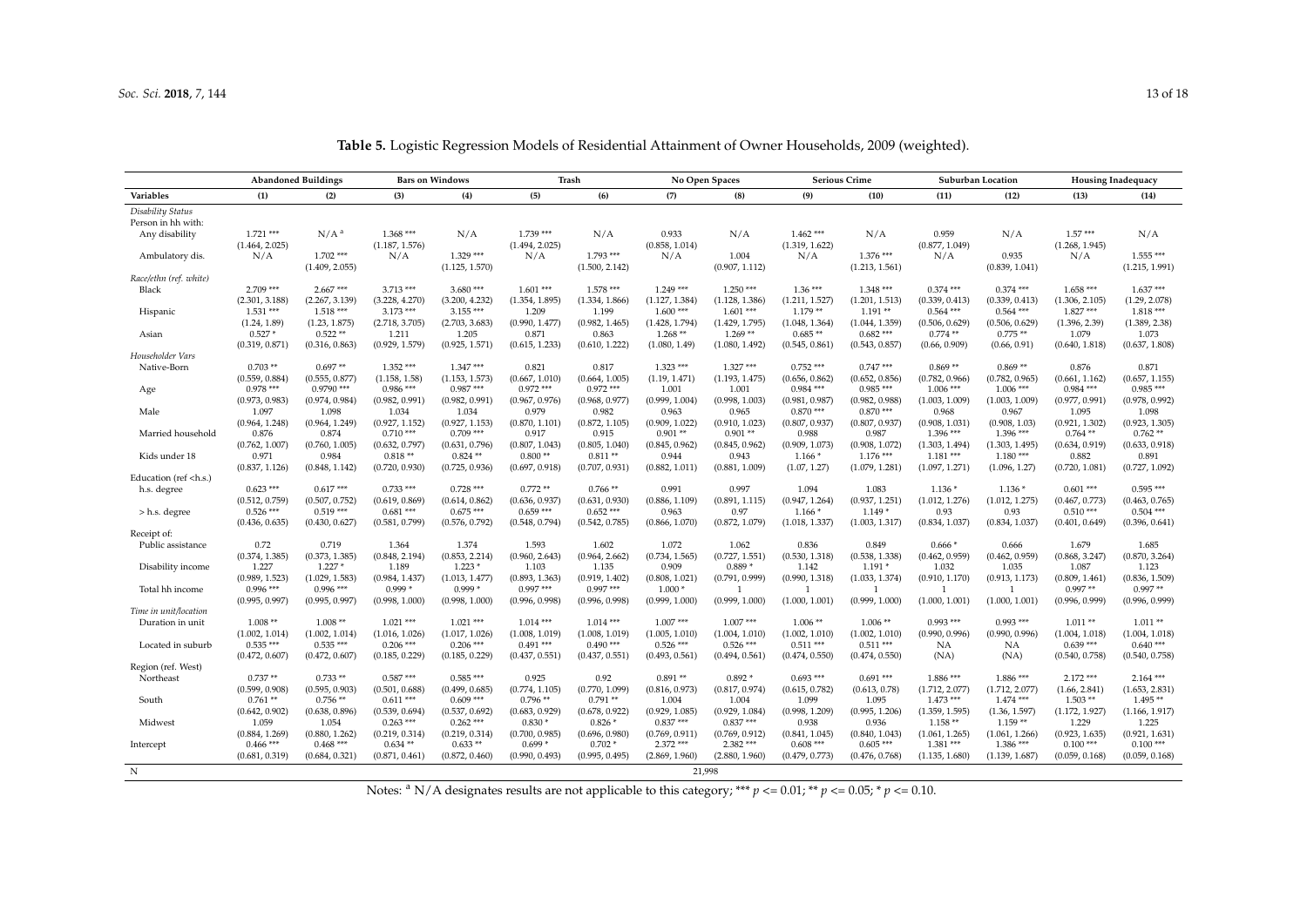#### **6. Discussion and Conclusions**

The primary objective of this paper was to examine the nature of disability status differences in residential attainment among renters and owners. To fulfill this overarching goal, the analysis focused on answering three main questions. First, does the disability status of households matter in shaping their neighborhood conditions and housing quality among renters and owners? Our descriptive analyses revealed that disability status shapes residential inequalities more for owners than renters, regardless of how disability is defined. Among owners, households with people with disabilities experience residential disadvantages on almost all residential outcomes (except for the indicator for a lack of open spaces) than households without people with disabilities. However, among renters, fewer disability-status residential disparities are observed.

Second, controlling for relevant socioeconomic and demographic characteristics, to what extent does disability status shape the residential attainment of owners and renters? The results of our logistic regression and OLS models indicated that the nature of the disparities observed in our descriptive analyses were nearly the same as those from our multivariate analyses, indicating that the control variables did little to account for these disability status disparities. Third, is the impact of disability status the same on the residential attainment of both renters and owners? As was the case in the descriptive analyses, among owners, there continues to be more significant disparities in neighborhood and housing conditions for households with people with disabilities, relative to households without people with disabilities, than was the case for renters, controlling for relevant demographic, socioeconomic, and unit-based characteristics. The pattern of the results is the same, despite which disability outcome is used in these analyses.

Taken together, the results here suggest that considering housing tenure is important in understanding disability status residential disadvantages. Theoretically, the findings here support hypotheses from both the spatial assimilation and the discrimination models. With respect to the former, it is clear that socioeconomic status and demographic factors shape the residential attainment of both renters and owners. For households in both housing tenure groups, greater levels of education and income generally translate into better residential outcomes. With respect to demographic factors, married households and those with older householders are more likely than unmarried and younger households, respectively, to reside in better quality neighborhoods and housing. Time in the housing unit, however, is generally associated with poorer neighborhoods and housing conditions.

At the same time, the results revealed that the effect of disability status on residential outcomes persisted among renters and homeowners, even after controlling for the differences in the demographic, socioeconomic, and unit-based characteristics that were evident between households with and without people with disabilities. As mentioned above, controlling for these factors did little to explain the residential disadvantages faced by households with people with disabilities, relative to households without people with disabilities, regardless of whether they were renters or homeowners. These results suggest that there are additional factors beyond those associated with the spatial assimilation model that may explain these differences.

Consistent with the tenets of the discrimination model, it is likely that discrimination in the housing market explains part of the disparities in residential outcomes left unexplained by the spatial assimilation model. As recently as 2017, the largest share of discrimination complaints—61.9 percent of complaints—filed nationally at HUD were made on the basis of disability status [\(Abedin et al.](#page-15-0) [2018\)](#page-15-0). Our results revealed that disability status residential disadvantages were more prevalent among homeowners than renters. This finding is consistent with our hypothesis that enforcement of the Fair Housing Act is less prevalent in the sales market than in the rental market. As mentioned above, testing for discrimination is much easier in the rental housing market because rental housing is advertised much more easily and the interactions between renters and landlords are done quickly. Moreover, discrimination in the sales market is usually found in the financing stage of the home purchasing process, and perhaps in securing capital to maintain the upkeep of housing. In both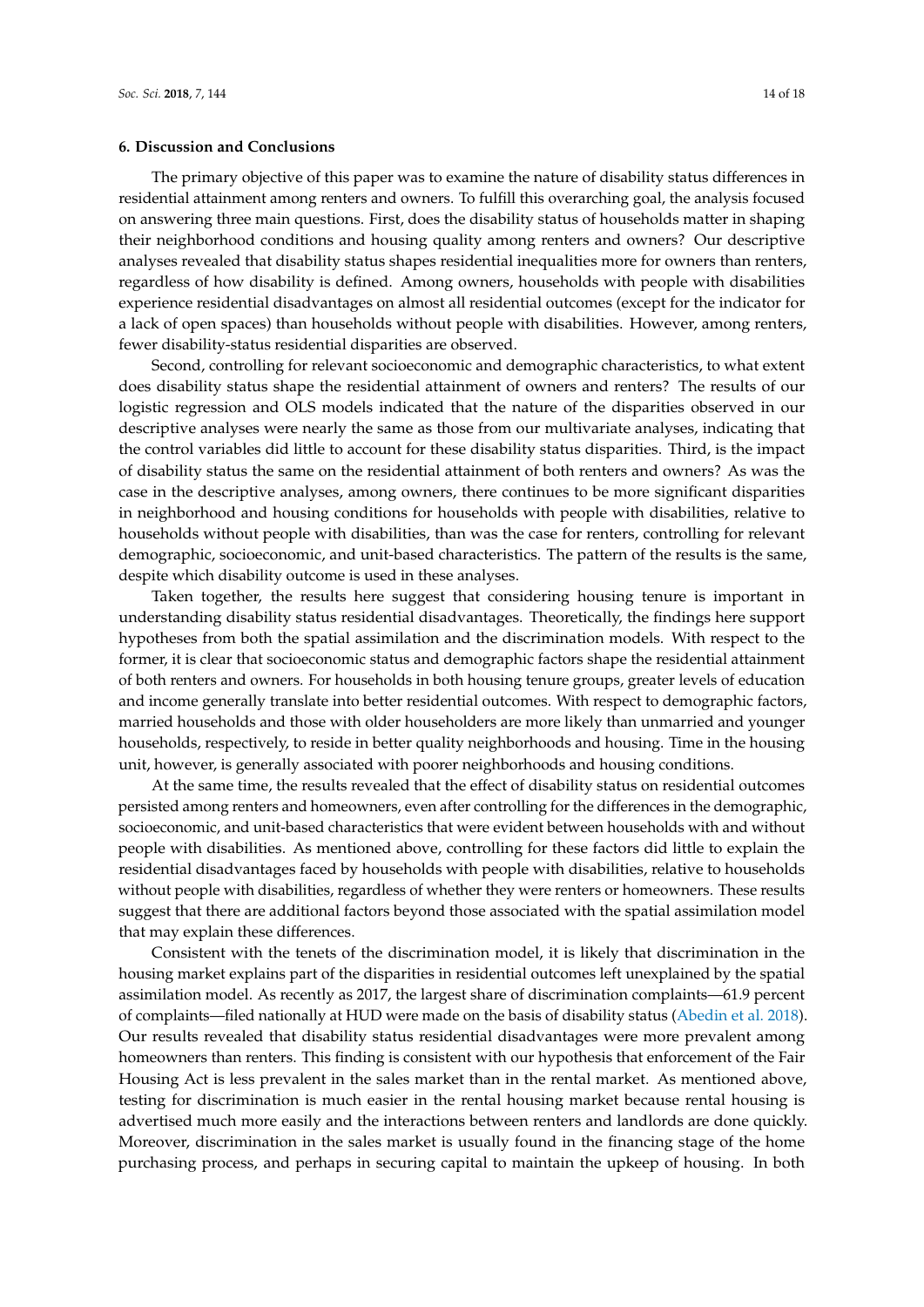instances, these types of discrimination are harder to detect than when landlords refuse to make modifications to their homes for people with disabilities.

Based on the International Classification of Functioning, Disability and Health (ICF), environmental factors ranging from physical factors (such as climate, terrain or building design) to social factors (such as attitudes, institutions, and laws) can be responsible for the disability [\(WHO](#page-17-10) [2013\)](#page-17-10). A better understanding of how individuals interact with environmental factors is an essential aspect of understanding 'functioning and disability'; the environmental experiences can facilitate a disability or be a barrier for people with existing disabilities [\(WHO](#page-17-10) [2013\)](#page-17-10). One of the major limitations of our study is that our cross-sectional analyses cannot clearly identify the underlying causes of the persistence of disability status disparities in the residential outcomes of renters and owners. Longitudinal data are clearly needed in order to follow people as they become disabled over time and modify their environmental circumstances both as renters and owners.

While we have controlled for the important socioeconomic and demographic variables associated with the spatial assimilation model, we have not controlled for factors that could affect households with people with disabilities' abilities to modify their residential circumstances like social support or other factors that can play a role in facilitating the ability of older homeowners to deal with the upkeep of their homes, as well as being able to sell their homes. Aging and falling into poor health are processes that occur over a long period of time, and knowing more about how these gradual processes shape the residential circumstances will be important in building a stronger theory. In addition, knowing the specific circumstances about the disability status and health of the others in the household could play a role in explaining the residential disadvantages experienced by households with people with disabilities as compared to households without people with disabilities. Having direct information about households' experiences with discrimination would also be extremely useful in understanding these residential inequalities between households with and without people with disabilities.

Our paper clearly raises more questions than it answers, and therefore, serves as a point of departure to build on the current, limited existing literature on the impact of disability status on residential attainment for owners and renters. Here we have offered two theoretical frameworks to structure the analyses of disability status residential inequalities that have heretofore been absent from the existing literature. In addition to employing the use of longitudinal data, future research should pay more attention to the role of fair housing enforcement in shaping the residential attainment of protected groups like those experiencing disabilities. How powerful actors such as housing developers, landlords, and mortgage lenders attempt to segregate households with people with disabilities relative to households without people with disabilities is an important question that needs to be addressed. This is particularly true based on future projections stating that as many as 21 percent of households will have at least one member who is disabled by 2050 [\(Smith et al.](#page-17-1) [2008\)](#page-17-1).

**Author Contributions:** The first two authors, Samantha Friedman and Kaya Hamer-Small, contributed equally to the article. They spent equal time conceiving of the project, writing the paper, and carrying out the analyses. Wendie Choudary made substantive contributions to the original conception and writing of the paper. She also assisted with the initial analyses. Thereafter, she helped with presenting the results of the analyses.

**Funding:** Support for this research was provided by a grant to the Center for Social and Demographic Analysis at the University at Albany from the Eunice Kennedy Shriver National Institute of Child Health and Human Development (R24 HD044943).

**Acknowledgments:** We thank Hui-shien Tsao for her programming assistance, and the anonymous reviewers for their helpful comments.

**Conflicts of Interest:** The authors declare no conflict of interest.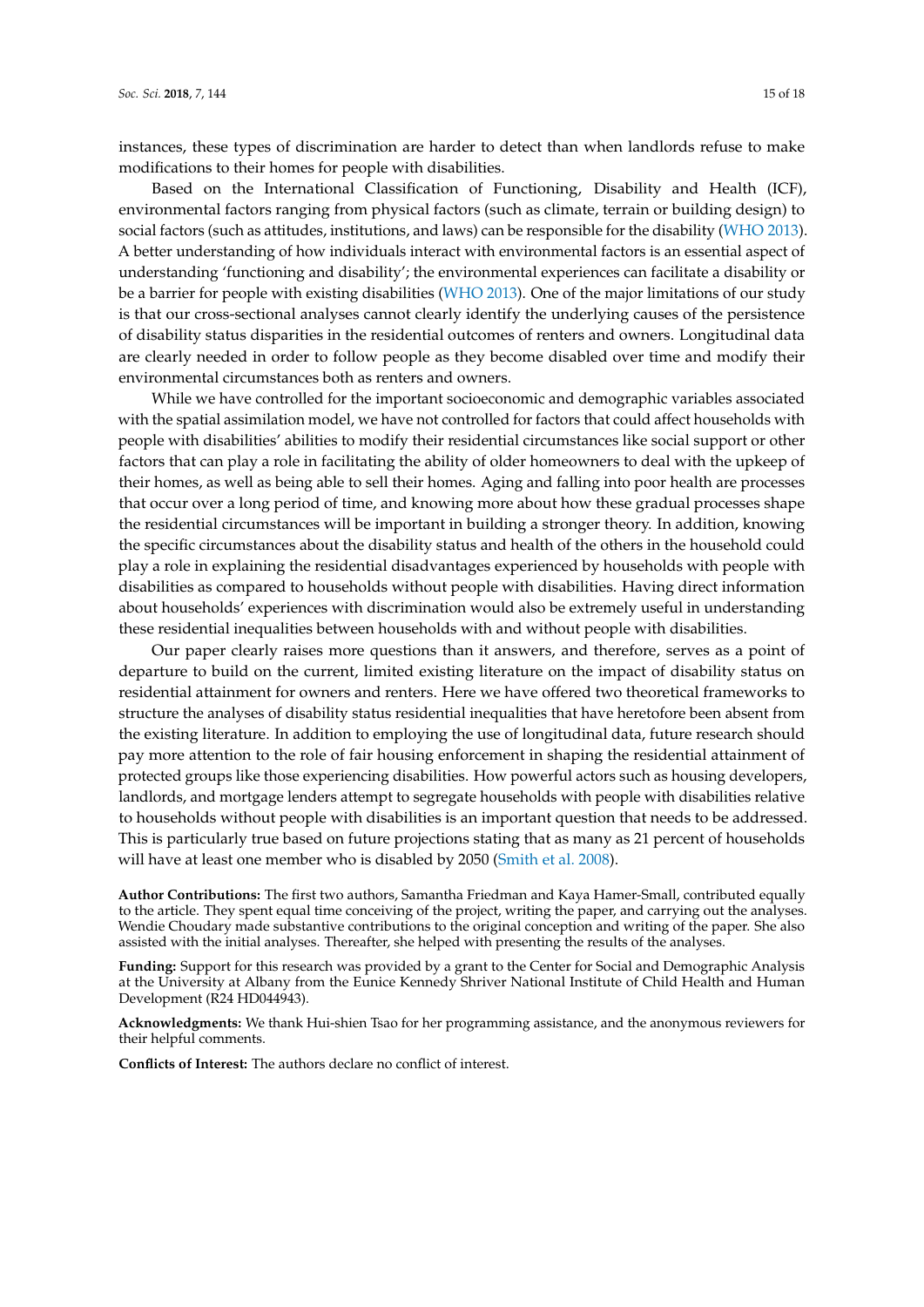# **Appendix A**

|                                                          | All Households |       |
|----------------------------------------------------------|----------------|-------|
|                                                          | Mean           | SD    |
| <b>Variables</b>                                         |                |       |
| Any Disability                                           | 0.16           | 0.36  |
| Ambulatory Disability                                    | 0.09           | 0.29  |
| Race/ethnicity                                           |                |       |
| White                                                    | 0.69           | 0.46  |
| <b>Black</b>                                             | 0.13           | 0.34  |
| Hispanic                                                 | 0.13           | 0.34  |
| Asian                                                    | 0.05           | 0.21  |
| Householder Vars                                         |                |       |
| Native-Born                                              | 0.15           | 0.36  |
| Age (mean)                                               | 49.08          | 16.94 |
| Male                                                     | 0.54           | 0.50  |
| Married household                                        | 0.52           | 0.50  |
| Kids under 18                                            | 0.35           | 0.48  |
| Education                                                |                |       |
| <h.s. degree<="" td=""><td>0.12</td><td>0.33</td></h.s.> | 0.12           | 0.33  |
| h.s. degree                                              | 0.25           | 0.43  |
| >h.s. degree                                             | 0.63           | 0.48  |
| Receipt of:                                              |                |       |
| Public assistance                                        | 0.02           | 0.13  |
| Disability income                                        | 0.07           | 0.26  |
| Housing asst.                                            | 0.04           | 0.19  |
| Tot. hh inc (mean)                                       | 70.68          | 71.53 |
| Housing Tenure (owner)                                   | 0.68           | 0.47  |
| Time in unit/location                                    |                |       |
| Duration in unit                                         | 10.84          | 12.37 |
| Located in suburb                                        | 0.63           | 0.48  |
| Region                                                   |                |       |
| Northeast                                                | 0.20           | 0.40  |
| South                                                    | 0.35           | 0.48  |
| Midwest                                                  | 0.21           | 0.41  |
| West                                                     | 0.24           | 0.42  |
| N                                                        | 33,006         |       |

<span id="page-15-5"></span>**Table A1.** Total Mean and Standard Deviation of Demographic and Socioeconomic Characteristics of All Households, 2009.

## **References**

- <span id="page-15-0"></span>Abedin, Shanti, Cathy Cloud, Alia Fierro, Debby Goldberg, Jorge Andres Soto, and Morgan Williams. 2018. *Making Every Neighborhood a Place of Opportunity: A 2018 Fair Housing Trends Report*. Washington: National Fair Housing Alliance (NFHA), Available online: [http://nationalfairhousing.org/wp-content/uploads/](http://nationalfairhousing.org/wp-content/uploads/2018/04/NFHA-2018-Fair-Housing-Trends-Report_4-30-18.pdf) [2018/04/NFHA-2018-Fair-Housing-Trends-Report\\_4-30-18.pdf](http://nationalfairhousing.org/wp-content/uploads/2018/04/NFHA-2018-Fair-Housing-Trends-Report_4-30-18.pdf) (accessed on 3 June 2018).
- <span id="page-15-1"></span>AHS (American Housing Survey). 2012. About the American Housing Surveys (AHS)—People and Households—U.S. Census Bureau. Available online: <https://www.census.gov/housing/ahs/about/> (accessed on 8 November 2012).
- <span id="page-15-2"></span>Alba, Richard D., and John R. Logan. 1991. Variation on two themes: Racial and ethnic patterns in attainment of suburban residence. *Demography* 28: 431–53. [\[CrossRef\]](http://dx.doi.org/10.2307/2061466)
- <span id="page-15-3"></span>Alba, Richard D., and John R. Logan. 1993. Minority Proximity to Whites in Suburbs: An Individual-Level Analysis of Segregation. *American Journal of Sociology* 98: 1388–427. [\[CrossRef\]](http://dx.doi.org/10.1086/230193)
- <span id="page-15-4"></span>Alba, Richard, and Víctor Nee. 2003. *Remaking the American Mainstream: Assimilation and Contemporary Immigration*. Cambridge: Harvard University Press.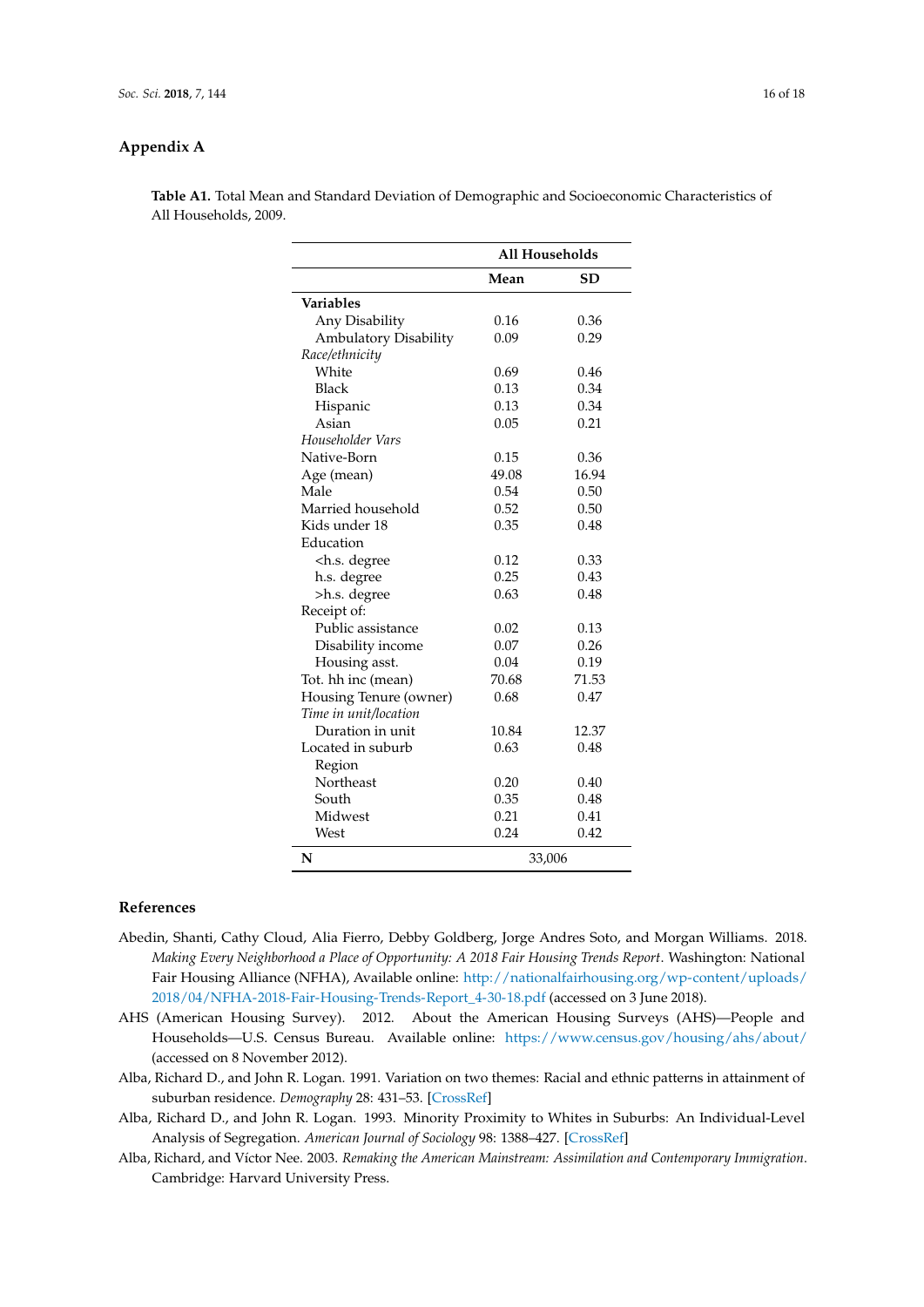- <span id="page-16-22"></span>Allison, Paul. 1999. Comparing Logit and Probit Coefficients across Groups. *Sociological Methods and Research* 28: 186–208. [\[CrossRef\]](http://dx.doi.org/10.1177/0049124199028002003)
- <span id="page-16-10"></span>AoA (Administration on Aging). 2011. U.S. Department of Health and Human Services–A Profile of Older Americans: 2011. Available online: [http://www.aoa.gov/Aging\\_Statistics/Profile/2011/docs/2011profile.](http://www.aoa.gov/Aging_Statistics/Profile/2011/docs/2011profile.pdf) [pdf](http://www.aoa.gov/Aging_Statistics/Profile/2011/docs/2011profile.pdf) (accessed on 24 March 2014).
- <span id="page-16-9"></span>Baum, Scott, Elizabeth Kendall, and Sanjoti Parekh. 2016. Self-assessed health status and neighborhood context. *Journal of Prevention & Intervention in the Community* 44: 283–95.
- <span id="page-16-0"></span>Brault, Mathew W. 2012. Americans with Disabilities: 2010-Household Economic Studies. Available online: [http://www.includevt.org/wp-content/uploads/2016/07/2010\\_Census\\_Disability\\_Data.pdf](http://www.includevt.org/wp-content/uploads/2016/07/2010_Census_Disability_Data.pdf) (accessed on 10 August 2012).
- <span id="page-16-19"></span>Burkhauser, Richard V., Barbara A. Butrica, and Michael J. Wasylenko. 1995. Mobility Pattern of Older Homeowners: Are Older Homeowners Trapped in Distressed Neighborhoods? *Research on Aging* 17: 363–84. [\[CrossRef\]](http://dx.doi.org/10.1177/0164027595174001)
- <span id="page-16-18"></span>Chan, Sewin, and Ingrid Ellen. 2016. Housing for an Aging Population. *Housing Policy Debate* 27: 167–92. [\[CrossRef\]](http://dx.doi.org/10.1080/10511482.2016.1184696)
- <span id="page-16-3"></span>Conley, D. 1999. *Being Black, Living in the Red: Race, Wealth, and Social Policy in America*. Berkeley: University of California Press.
- <span id="page-16-20"></span>Eggers, Frederick J., and Fouad Moumen. 2011. *Disability Variables in the American Housing Survey*. Washington, DC: U.S. Department of Housing and Urban Development Washington.
- <span id="page-16-8"></span>Ellen, Ingrid. G., Tod Mijanovich, and Dillman Keri-Nicole. 2001. Neighborhood Effects on Health: Exploring The Links and Assessing the Evidence. *Journal of Urban Affairs* 23: 391–408. [\[CrossRef\]](http://dx.doi.org/10.1111/0735-2166.00096)
- <span id="page-16-21"></span>Friedman, Samantha, and Emily Rosenbaum. 2007. Does Suburban Residence Mean Better Neighborhood Conditions for All Households? Assessing the Influence of Nativity Status and Race/Ethnicity. *Social Science Research* 36: 1–27. [\[CrossRef\]](http://dx.doi.org/10.1016/j.ssresearch.2005.09.002)
- <span id="page-16-16"></span>Froehlich-Grobe, Katherine, Gail Regan, Jacqueline Y. Reese-Smith, Katie M. Heinrich, and Rebecca E. Lee. 2008. Physical Access in Urban Public Housing Facilities. *Disability and Health Journal* 1: 25–29. [\[CrossRef\]](http://dx.doi.org/10.1016/j.dhjo.2007.11.003) [\[PubMed\]](http://www.ncbi.nlm.nih.gov/pubmed/21122708)
- <span id="page-16-11"></span>Golant, Stephen M. 2008. Low-Income Elderly Homeowners in Very Old Dwellings: The Need for Public Policy Debate. *Journal of Aging and Social Policy* 2: 1–28. [\[CrossRef\]](http://dx.doi.org/10.1300/J031v20n01_01)
- <span id="page-16-12"></span>Hemingway, Laura. 2010. Taking a Risk? The Mortgage Industry and Perceptions of Disabled People. *Disability & Society* 25: 75–87.
- <span id="page-16-13"></span>Hemingway, Laura. 2011. *Disabled People and Housing: Choices, Opportunities and Barriers*. Bristol: Policy Press.
- <span id="page-16-1"></span>Hoffman, Denise W., and Gina A. Livermore. 2012. The House Next Door: A Comparison of Residences by Disability Status Using New Measures in the American Housing Survey. *Cityscape* 14: 5–33.
- <span id="page-16-7"></span>Iceland, John, and Melissa Scopilliti. 2008. Immigrant Residential Segregation in US Metropolitan Areas, 1990–2000. *Demography* 45: 79–94. [\[CrossRef\]](http://dx.doi.org/10.1353/dem.2008.0009) [\[PubMed\]](http://www.ncbi.nlm.nih.gov/pubmed/18390292)
- <span id="page-16-6"></span>Lee, Barrett A., Sean F. Reardon, Glenn Firebaugh, Chad R. Farrell, Stephen A. Matthews, and David O'Sullivan. 2008. Beyond the Census Tract: Patterns and Determinants of Racial Segregation at Multiple Geographic Scales. *American Sociological Review* 73: 766–91. [\[CrossRef\]](http://dx.doi.org/10.1177/000312240807300504) [\[PubMed\]](http://www.ncbi.nlm.nih.gov/pubmed/25324575)
- <span id="page-16-17"></span>Levy, Diane K., Claudia L. Aranda, Margery Austin Turner, Rob Pitingolo, Rob Santos, Helen Ho, and Doug Wissoker. 2015. Housing Discrimination in the Rental Housing Market against People Who are Deaf and People Who Use Wheelchairs: National Study Findings. Available online: [http://www.huduser.](http://www.huduser.gov/portal/publications/fairhsg/hds_disability.html) [gov/portal/publications/fairhsg/hds\\_disability.html](http://www.huduser.gov/portal/publications/fairhsg/hds_disability.html) (accessed on 20 August 2018).
- <span id="page-16-5"></span>Logan, John R., and Richard D. Alba. 1993. Locational Returns to Human Capital: Minority Access to Suburban Community Resources. *Demography* 30: 243–68. [\[CrossRef\]](http://dx.doi.org/10.2307/2061840) [\[PubMed\]](http://www.ncbi.nlm.nih.gov/pubmed/8500639)
- <span id="page-16-14"></span>Logan, John R., and Harvey Molotch. 1987. *Urban Fortunes: The Political Economy of Place*. Berkeley: University of California Press.
- <span id="page-16-4"></span>Massey, Douglas. S. 1985. Ethnic Residential Segregation: A Theoretical Synthesis and Empirical Review. *Sociology and Social Research* 69: 315–50.
- <span id="page-16-15"></span>Massey, Douglas S., and Nancy A. Denton. 1993. *American Apartheid: Segregation and the Making of the Underclass*. Cambridge: Harvard University Press.
- <span id="page-16-2"></span>Newman, Sandra. 2003. The Living Conditions of Elderly Americans. *The Gerontologist* 43: 99–109. [\[CrossRef\]](http://dx.doi.org/10.1093/geront/43.1.99) [\[PubMed\]](http://www.ncbi.nlm.nih.gov/pubmed/12604751)